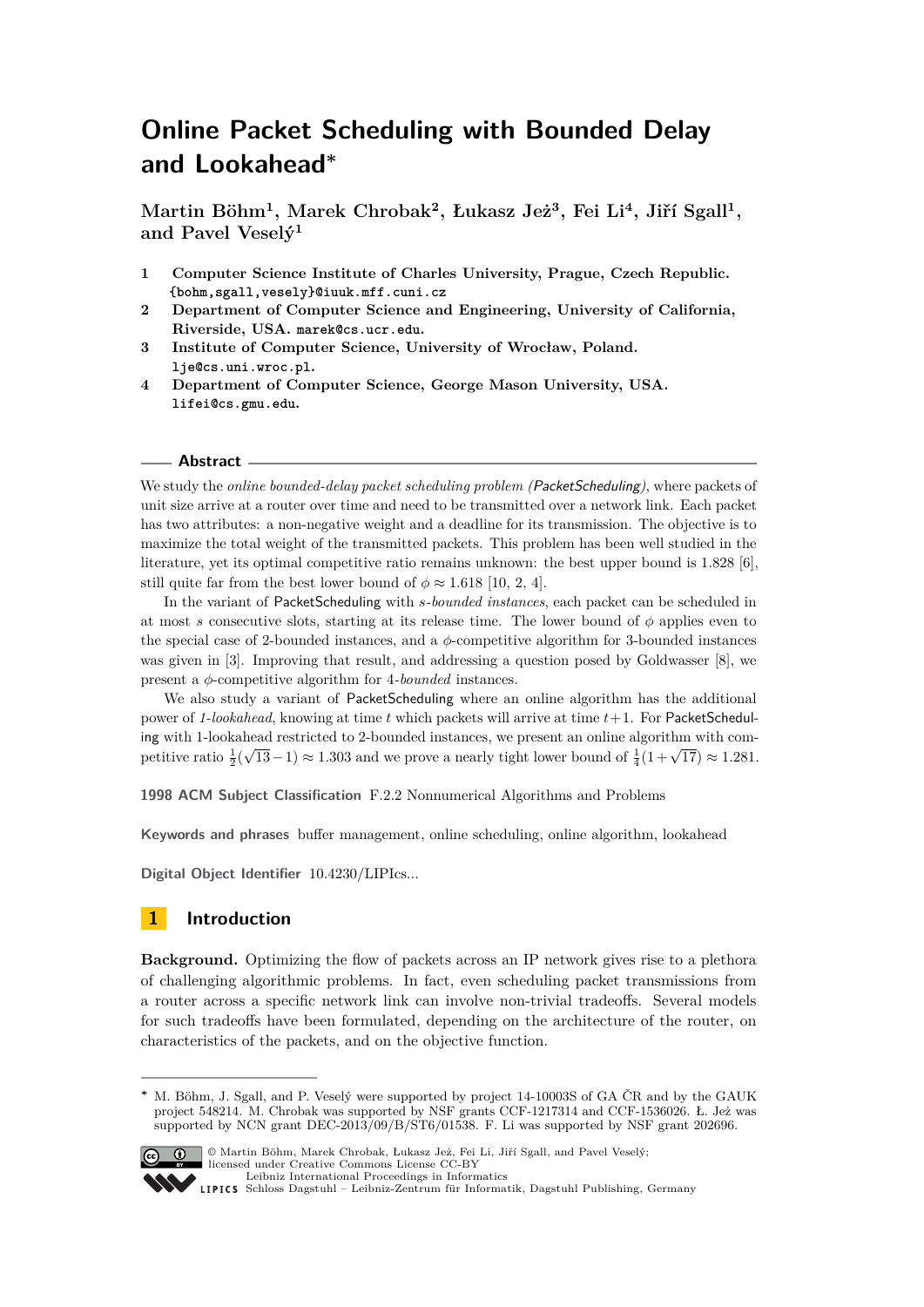#### **XX:2 Online Packet Scheduling with Bounded Delay and Lookahead**

In the model that we study in this paper, each packet has two attributes: a non-negative weight and a deadline for its transmission. The time is assumed to be discrete (slotted), and only one packet can be sent in each slot. The objective is to maximize the total weight of the transmitted packets. We focus on the online setting, where at each time step the router needs to choose a pending packet for transmission, without the knowledge about future packet arrivals. This problem, which we call *online bounded-delay packet scheduling problem* (PacketScheduling), was introduced by Kesselman *et al.* [\[11\]](#page-11-6) as a theoretical abstraction that captures the constraints and objectives of packet scheduling in networks that need to provide quality of service (QoS) guarantees. The combination of deadlines and weights is used to model packet priorities.

In the literature, the PacketScheduling problem is sometimes referred to as *bounded-delay buffer management in QoS switches*. It can also be formulated as the job-scheduling problem  $1|p_j = 1, r_j| \sum w_j U_j$ , where packets are represented by unit-length jobs with deadlines, with the objective to maximize the weighted throughput.

A router transmitting packets across a link needs to make scheduling decisions on the fly, based only on the currently available information. This motivates the study of online competitive algorithms for PacketScheduling. A simple online greedy algorithm that always schedules the heaviest pending packet is known to be 2-competitive [\[10,](#page-11-1) [11\]](#page-11-6). In a sequence of papers [\[5,](#page-11-7) [7,](#page-11-8) [12,](#page-11-9) [6\]](#page-11-0), this ratio was gradually improved, and the best currently known ratio is 1*.*828 [\[6\]](#page-11-0). The best lower bound, widely believed to be the optimal ratio, is  $\phi = (1 + \sqrt{5})/2 \approx 1.618$  [\[10,](#page-11-1) [2,](#page-11-2) [4\]](#page-11-3). Closing the gap between these two bounds is one of the most intriguing open problems in online scheduling.

*s***-Bounded instances.** In an attempt to bridge this gap, restricted models have been studied. In the *s-bounded* variant of PacketScheduling, each packet must be scheduled within *k* consecutive slots, starting at its release time, for some  $k \leq s$  possibly depending on the packet. The lower bound of  $\phi$  from [\[10,](#page-11-1) [2,](#page-11-2) [4\]](#page-11-3) holds even in the 2-bounded case. A matching *φ*-competitive algorithm was given Kesselman *et al.* [\[11\]](#page-11-6) for 2-bounded instances and by Chin *et al.* [\[3\]](#page-11-4) for 3-bounded instances. Both results are based on the algorithm  $EDF_{\alpha}$ , with  $\alpha = \phi$ , which always schedules the earliest-deadline packet whose weight is at least the weight of the heaviest pending packet divided by  $\alpha$  (ties are broken in favor of heavier packets). EDF<sub>φ</sub> is not  $\phi$ -competitive for 4-bounded instances; however, a different choice of  $\alpha$  yields a 1*.*732-competitive algorithm for the 4-bounded case [\[3\]](#page-11-4).

*Our contribution.* We present a *φ*-competitive online algorithm for PacketScheduling restricted to 4-bounded instances, matching the lower bound of  $\phi$  (see Section [3\)](#page-3-0). This improves the results from [\[3\]](#page-11-4) and answers the question posed by Goldwasser in his SIGACT News survey [\[8\]](#page-11-5).

**Algorithms with 1-lookahead.** In Sections [4](#page-7-0) and [5,](#page-9-0) we investigate a variant of PacketScheduling where an online algorithm is able to learn at time *t* which packets will arrive by time *t* + 1. This property is known as *1-lookahead*. From a practical point of view, 1-lookahead corresponds to the situation in which a router can see the packets that are just arriving to the buffer and that will be available for transmission in the next time slot.

The notion of lookahead is quite natural and it has appeared in the online algorithm literature for paging [\[1\]](#page-11-10), scheduling [\[13\]](#page-11-11) and bin packing [\[9\]](#page-11-12) since the 1990s. Ours is the first paper, to our knowledge, that considers lookahead in the context of packet scheduling. *Our contributions.* We provide two results about PacketScheduling with 1-lookahead, restricted to 2-bounded instances. First, in Section [4,](#page-7-0) we present an online algorithm for this problem

with competitive ratio of  $\frac{1}{2}(\sqrt{13}-1) \approx 1.303$ . Then, in Section [5,](#page-9-0) we give a lower bound of with competitive ratio of  $\frac{1}{2}(\sqrt{13}-1) \approx 1.303$ . Then, in section 3, we give a lower bound on  $\frac{1}{4}(1+\sqrt{17}) \approx 1.281$  on the competitive ratio of algorithms with 1-lookahead which holds already for the 2-bounded case.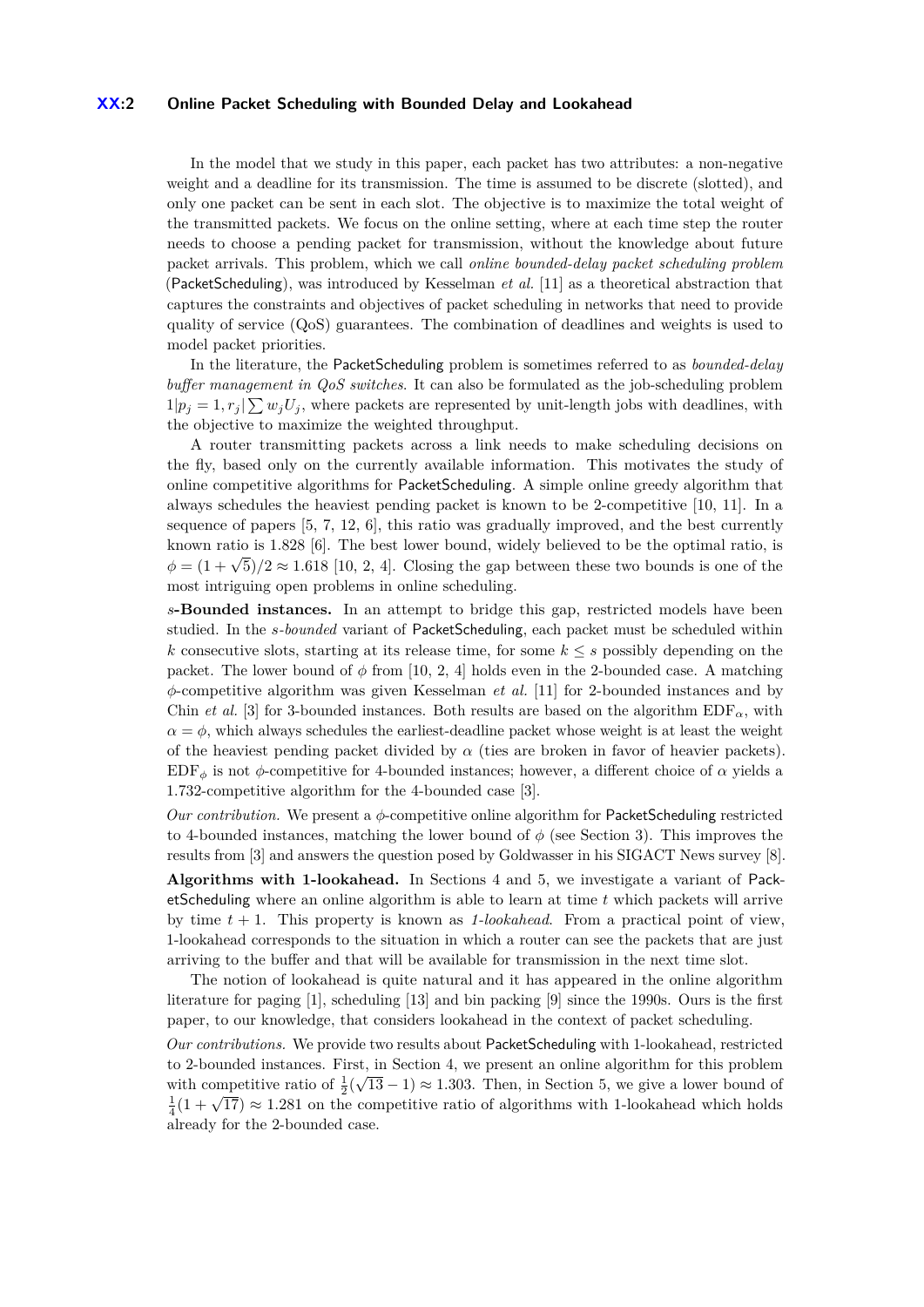# <span id="page-2-0"></span>**2 Definitions and Notation**

**Problem statement.** Formally, we define the PacketScheduling problem as follows. The instance is a set of packets, with each packet p specified by a triple  $(r_p, d_p, w_p)$ , where  $r_p$ and  $d_p \geq r_p$  are integers representing the *release time* and *deadline* of p, and  $w_p \geq 0$  is a real number representing the *weight* of *p*. Time is discrete, divided into unit *time slots*, also called *steps*. A *schedule* assigns time slots to some subset of packets such that (i) any packet *p* in this subset is assigned a slot in the interval  $[r_p, d_p]$ , and (ii) each slot is assigned to at most one packet. The objective is to compute a schedule that maximizes the total weight of the scheduled packets, also called the *profit*.

In the *s-bounded* variant of PacketScheduling, we assume that each packet *p* in the instance satisfies  $d_p \leq r_p + s - 1$ . In other words, this packet must be scheduled within  $k_p$  consecutive slots, starting at its release time, for some  $k_p \leq s$ .

**Online algorithms.** In the online variant of PacketScheduling, which is the focus of our work, at any time *t* only the packets released at times up to *t* are revealed. Thus an online algorithm needs to decide which packet to schedule at time *t* (if any) without any knowledge of packets released after time *t*.

As is common in the area of online optimization, we measure the performance of an online algorithm A by its competitive ratio. An algorithm is *R*-competitive if, for all instances, the total weight of the optimal schedule (computed offline) is at most *R* times the weight of the schedule computed by A.

We say that a packet is *pending* for an algorithm at time *t*, if  $r_p \le t \le d_p$  and *p* is not scheduled before time *t*. A (pending) packet *p* is *expiring* at time *t* if  $d_p = t$ , that is, it must be scheduled now or never. A packet *p* is *tight* if  $r_p = d_p$ ; thus *p* is expiring already at its release time.

**Algorithms with 1-lookahead.** In Sections [4](#page-7-0) and [5,](#page-9-0) we investigate the PacketScheduling problem *with 1-lookahead*. With 1-lookahead, the problem definition changes so that at time  $t$ , an online algorithm can also see the packets that will be released at time  $t + 1$ , in addition to the pending packets. Naturally, only a pending packet can be scheduled at time *t*.

**Other terminology and assumptions.** We will make several assumptions about our problem that do not affect the generality of our results. First, we can assume that all packets have different weights. Any instance can be transformed into an instance with distinct weights through infinitesimal perturbation of the weights, without affecting the competitive ratio. Second, we assume that at each step there is at least one pending packet. (If not, we can always release a tight packet of weight 0 at each step.)

We define the *earliest-deadline relation* on packets, or *canonical ordering*, denoted ≺, where  $x \prec y$  means that either  $d_x \prec d_y$  or  $d_x = d_y$  and  $w_x > w_y$  (so the ties are broken in favor of heavier packets). At any step  $t$ , the algorithm maintains the earliest-deadline relation on the set of its pending packets. Throughout the paper, "earliest-deadline packet" means the earliest packet in the canonical ordering.

Regarding the adversary (optimal) schedule, we can assume that it satisfies the following *earliest-deadline property*: if packets  $p, p'$  are scheduled in steps  $t$  and  $t'$ , respectively, where  $r_{p'} \leq t < t' \leq d_p$  (that is, *p* and *p*' can be swapped in the schedule without violating their release times and deadlines), then  $p \prec p'$ . This can be rephrased in the following useful way: at any step, the optimum schedule transmits the earliest-deadline packet among all the pending packets that it transmits in the future.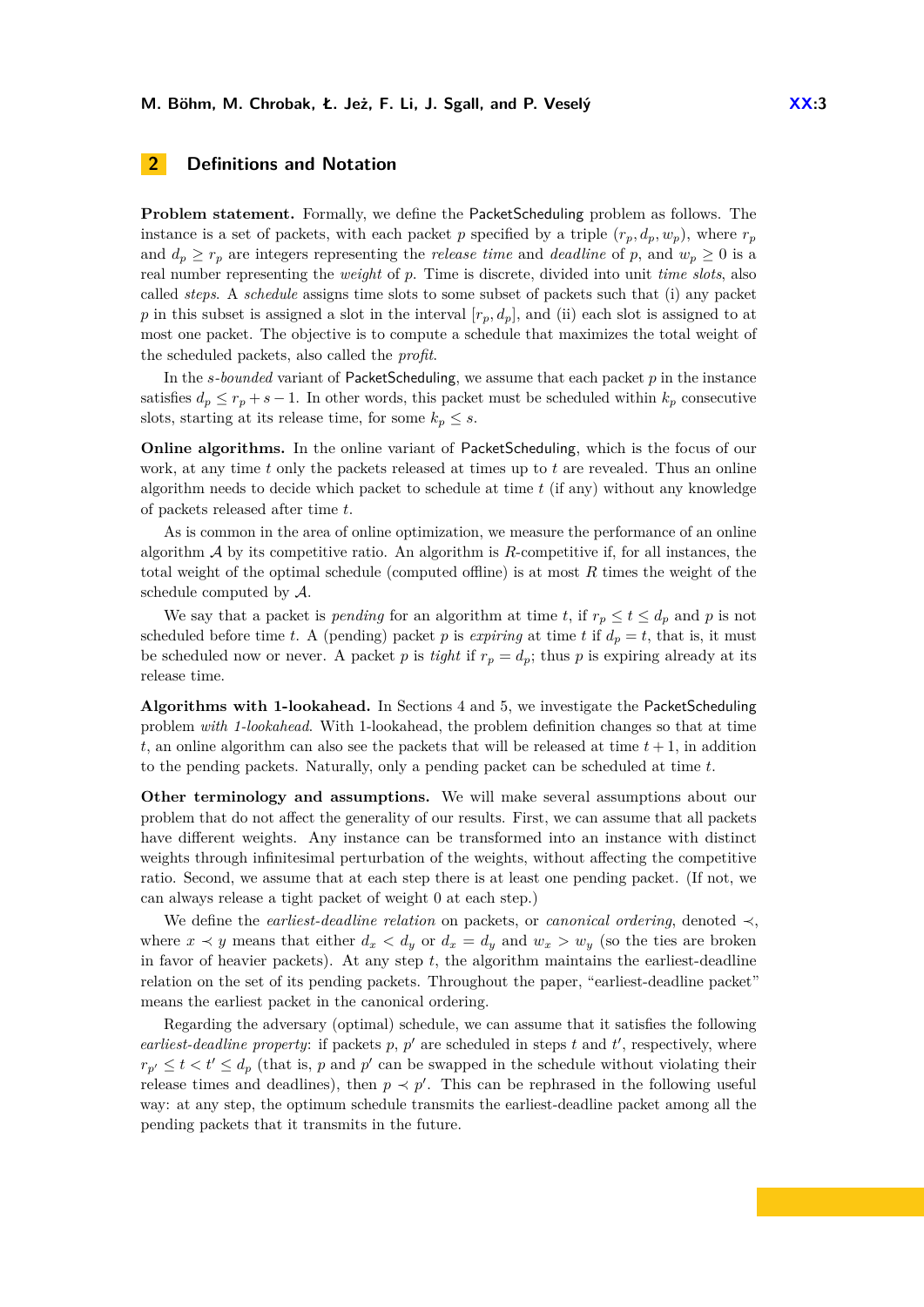#### **XX:4 Online Packet Scheduling with Bounded Delay and Lookahead**

# <span id="page-3-0"></span>**3 An Algorithm for 4-bounded Instances**

In this section, we present a *φ*-competitive algorithm for 4-bounded instances. Ratio *φ* is of course optimal [\[10,](#page-11-1) [2,](#page-11-2) [4,](#page-11-3) see also Section [1\]](#page-0-0). Up until now, the best competitive ratio for of course optimal [10, 2, 4, see also section 1]. Op until now, the best competitive ratio for 4-bounded instances was  $\sqrt{3} \approx 1.732$ , achieved by algorithm EDF<sub>√3</sub> in [\[3\]](#page-11-4). Our algorithm can be seen as a modification of  $EDF_{\phi}$ , which under certain conditions schedules a packet lighter than  $w_h/\phi$  where *h* is the heaviest pending packet.

We remark that our algorithm uses memory; in particular, it marks one pending packet under certain conditions. It is an interesting question whether there is a memoryless *φ*competitive algorithm for 4-bounded instances.

**Algorithm ToggleH.** The algorithm maintains one mark that may be assigned to one of the pending packets. For a given step *t*, we choose the following packets from among all pending packets:

 $h =$  the heaviest packet,

 $s =$  the second-heaviest packet,

*f* = the earliest-deadline packet with  $w_f \geq w_h/\phi$ , and

 $e =$  the earliest-deadline packet with  $w_e \geq w_h / \phi^2$ .

We then proceed as follows:

```
if (h is not marked) \vee (w_s \geq w_h/\phi) \vee (d_e > t)schedule f
     if there is a marked packet then unmark it
     if (d_h = t + 3) ∧ (d_f = t + 2) then mark h
else // (h is marked) \wedge (w<sub>s</sub> \langle w_h/\phi \rangle \wedge (d_e = t)schedule e
     unmark h
```
Note that when  $f \neq h$ , then the algorithm will always schedule f. This is because in this case *f* is a candidate for *s*, so the condition  $w_s \geq w_h/\phi$  holds. The algorithm never specifically chooses *s* for scheduling – it is only used to determine if there is one more relatively heavy pending packet other than *h*. (But *s* may get scheduled if it so happens that  $s = f$  or  $s = e$ .) Note also that, if  $e \neq f$ , then *e* is scheduled only in a very specific scenario, when all of the following hold: *e* is expiring, *h* is marked, and  $w_s < w_h/\phi$ .

**Intuition.** Let us give a high-level view of the analysis using charging schemes and an example that motivates both our algorithm and its analysis. The example consists of four packets *j, k, f, h* released in step 1, with deadlines 1, 2, 3, 4 and weights  $1 - \varepsilon$ ,  $1 - \varepsilon$ ,  $1, \phi$  for a small  $\varepsilon > 0$ , respectively. The optimum schedules all packets.

Algorithm  $EDF_{\phi}$  performs only *f*-steps; in our example it schedules *f* and *h* in steps 1 and 2, while *j* and *k* are lost. Thus the ratio is larger than *φ*. (In fact, after optimizing the threshold and the weight of *h*, this is the tight example for  $EDF_{\sqrt{3}}$  on 4-bounded instances.) ToggleH avoids this example by performing *e*-step in step 2 and scheduling *k* which has the role of *e* and *s* in the algorithm.

This example and its variants are also important for our analysis. We analyze the algorithms by charging schemes, where the weight of each packet scheduled by the adversary is charged to one or more of the slots of the algorithm's schedule. If the weight charged to each slot is at most *R* times the weight of the packet scheduled by the algorithm in that slot, the algorithm is *R*-competitive. In the case of EDF, we charge the weight of each packet *j* scheduled by the adversary at time *t* either fully to the step where EDF schedules *j*, if it is before *t*, or fully to step *t* otherwise. In our example, the weight charged to step 1 is  $2 - \varepsilon$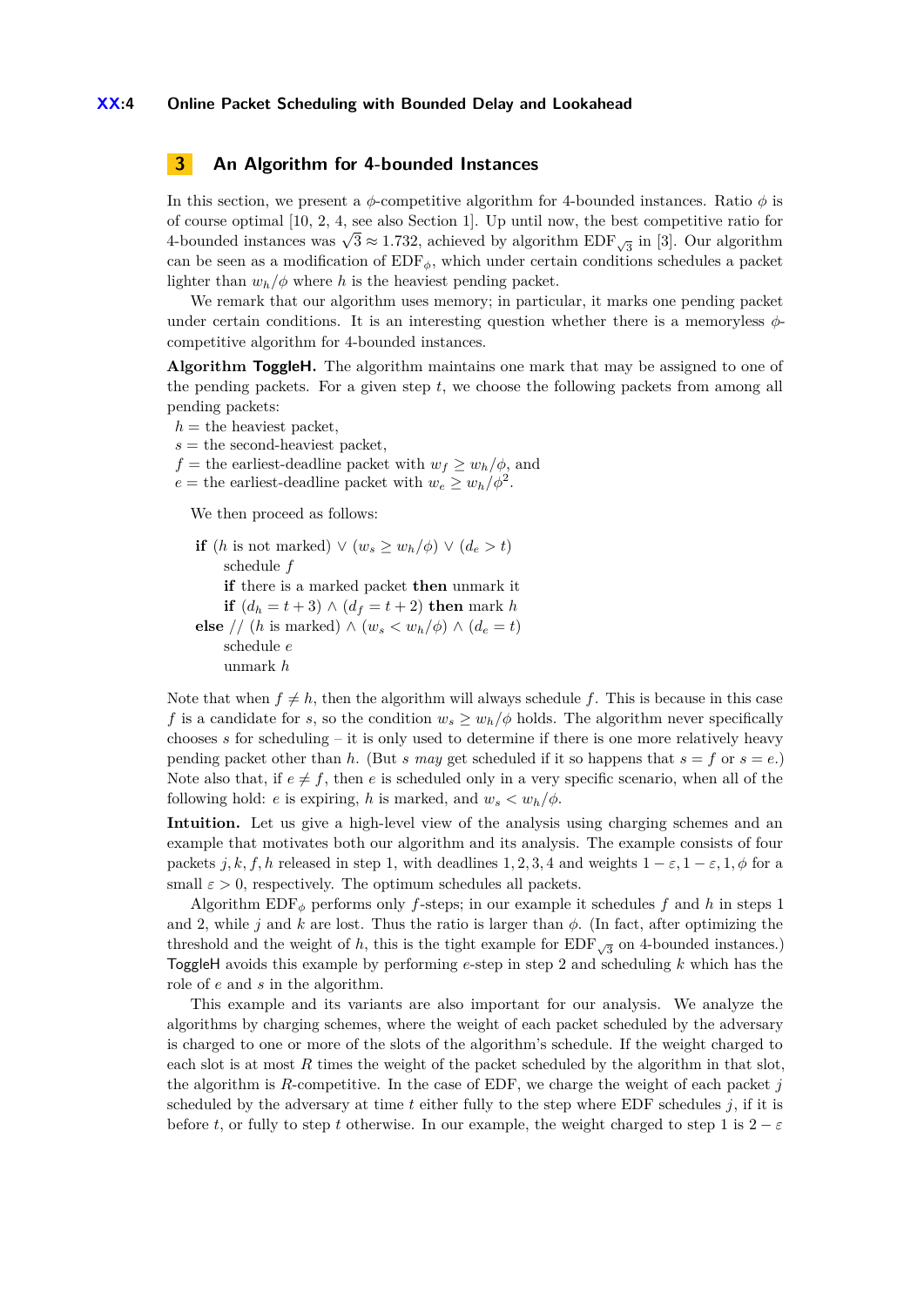while EDF schedules only weight 1, giving the ratio 2. Considering steps 1 and 2 together leads to a better ratio and after balancing the threshold it gives the tight analysis of  $\text{EDF}_{\sqrt{3}}$ .

Our analysis of ToggleH is driven by the variants of the example above where step 2 is an *f*-step. This may happen in several cases. One case is if in step 2 another packet *s* with  $w_s \geq w_h/\phi$  arrives. If *s* is not scheduled in step 2, then *s* is pending in step 3, thus ToggleH schedules a relatively heavy packet in step 3, and we can charge a part of the weight of *f*, scheduled in step 3 by the adversary, to step 3. This motivates the definition of regular up and back charges below and corresponds to Case 5.1 in the analysis. Another case is when the weight of *k* is changed to  $1/\phi - \varepsilon$ . Then ToggleH performs an *f*-step because *k* is not a candidate for *e*, thus the role of *e* is taken by the non-expiring packet *h*. However, then the weight of the four packets charged to steps 1 and 2 in the way described above is at most  $\phi$  times the weight of  $f$  and  $h$ ; this corresponds to Case 5.2 of the analysis. Lemma [3.3](#page-6-0) gives a subtle argument showing that in the 4-bounded case essentially these two variants of our example are the only difficult situations. Finally, in the original example, ToggleH schedules *k* in step 2 which is an *e*-step. Then again *h* is a pending heavy packet and we can charge some weight of *f* to step 3. Intuitively it is important that an *e*-step is performed only in a very specific situation where it is guaranteed that *h* can be scheduled in the next two steps (as it is marked) and that there is no other packet of comparable weight due to the condition  $w_s < w_h/\phi$ . Still, there is a case to be handled: If more packets arrive in step 3, it is also possible that the adversary schedules *h* already in step 2 and we need to redistribute its weight. This case motivates the definition of the special up and back charges below.

#### I **Theorem 3.1.** *Algorithm* ToggleH *is φ-competitive on* 4*-bounded instances.*

Proof. Fix some optimal adversary schedule. Without loss of generality, we can assume that this schedule satisfies the earliest-deadline property (see Section [2\)](#page-2-0).

We have two types of packets scheduled by Algorithm ToggleH: *f-packets*, scheduled using the first case, and *e-packets*, scheduled using the second case. Similarly, we refer to the steps as *f-steps* and *e-steps*.

Let  $t$  be the current step. By  $h$ ,  $f$ ,  $e$ , and  $s$  we denote the packets from the definition of ToggleH. By  $j$  we denote the packet scheduled by the adversary. By  $h'$  and  $h''$  we denote the heaviest pending packets in steps  $t + 1$  and  $t + 2$ , respectively. We use the same convention for packets *f*, *e*, *s*, and *j*.

Our analysis uses a new charging scheme which we now define. The adversary packet *j* scheduled in step *t* is charged according to the first case below that applies:

- **1.** If *t* is an *e*-step and  $j = h$ , we charge  $w_h/\phi$  to step *t* and  $w_h/\phi^2$  to step  $t 1$ . We call these charges a *special up charge* and a *special back charge*, respectively. Note that the total charge is equal to  $w_h = w_j$ .
- **2.** If *j* is pending for ToggleH in step *t*, charge *w<sup>j</sup>* to step *t*. We call this charge a *full up charge*.
- **3.** Otherwise *j* is scheduled before step *t*. We charge  $w_h/\phi^2$  to step *t* and  $w_j w_h/\phi^2$  to the step where ToggleH scheduled *j*. We call these charges a *regular up charge* and a *regular back charge*, respectively. We point out that the regular back charge may be negative, but this causes no problems in the proof.

We start with an easy observation that we use several times throughout the proof.

<span id="page-4-0"></span>▶ **Lemma 3.2.** *If an f-step t receives a regular back charge, then the up charge it receives is less than*  $w_h/\phi$ *.*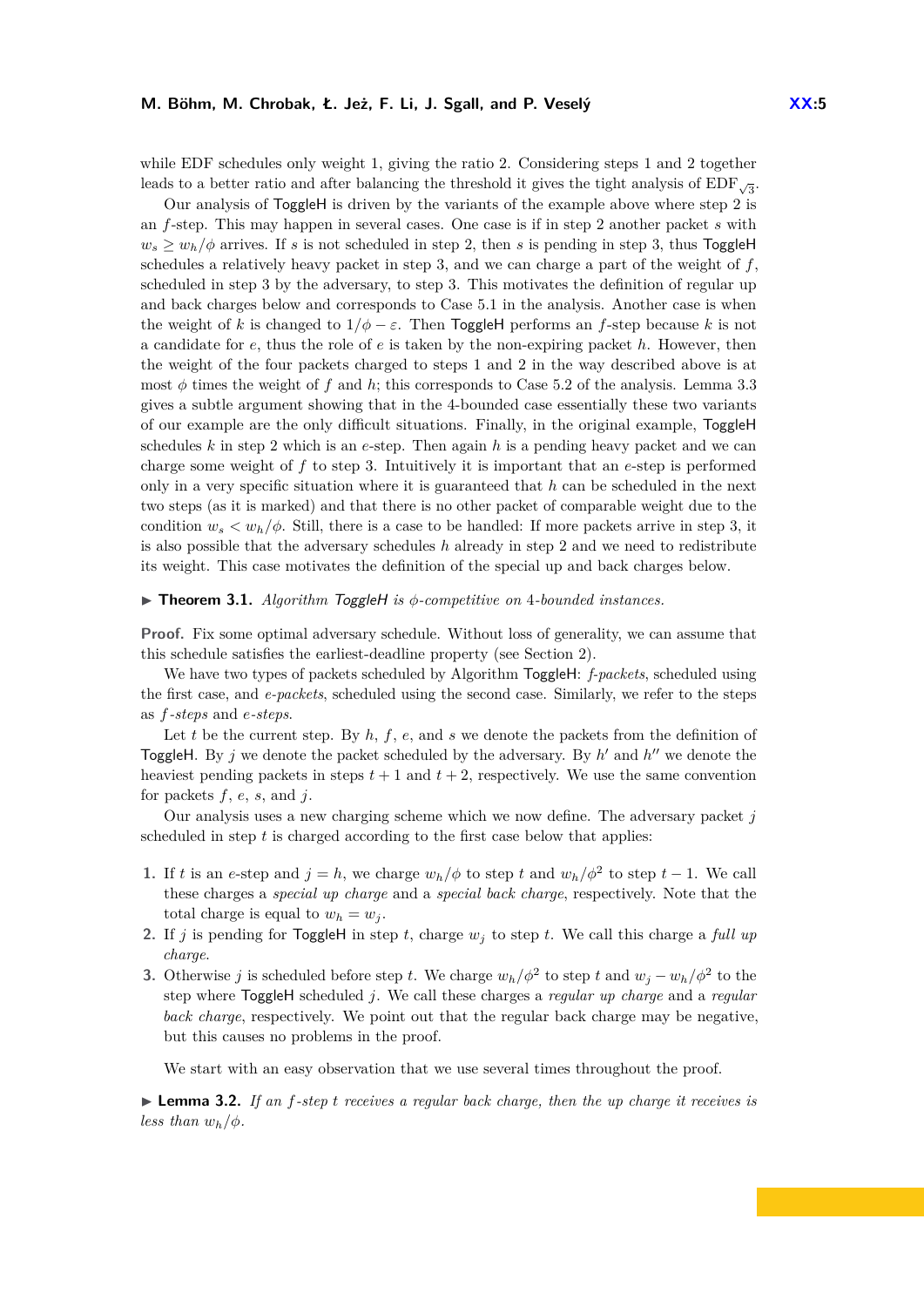#### **XX:6 Online Packet Scheduling with Bounded Delay and Lookahead**

**Proof.** For a regular up charge the lemma is trivial (with a slack of a factor of *φ*). For a full up charge, the existence of a back charge implies that the adversary schedules  $f$  after  $j$ , thus the earliest-deadline property of the adversary schedule implies that  $j \prec f$ , as both *j* and *f* are pending for the adversary at *t*. Thus **ToggleH** would schedule *j* if  $w_j \geq w_h/\phi$ . Finally, an  $f$ -step does not receive a special up charge.

We examine packets scheduled by  $\neg$  ToggleH from left to right, that is in order of time. For each time step  $t$ , if  $p$  is the packet scheduled at time  $t$ , we want to show that the charge to step *t* is at most  $\phi w_p$ . However, as it turns out, this will not always be true. In one case we will also consider the next step  $t + 1$  and the packet  $p'$  scheduled in step  $t + 1$ , and show that the total charge to steps *t* and  $t + 1$  is at most  $\phi(w_p + w_{p'})$ .

Let *t* be the current step. We consider several cases.

Case 1: *t* is an *e*-step. By the definition of ToggleH,  $w_e \geq w_h/\phi^2$  and  $d_e = t$ ; the latter implies that step *t* receives no regular back charge. We further note that the heaviest pending packet  $h'$  in step  $t + 1$  is either released at time  $t + 1$  or it coincides with h, which is still pending and became unmarked by the algorithm in step  $t$ ; in either case  $h'$  is unmarked at the beginning of step  $t + 1$ , which implies that step  $t + 1$  is an *f*-step. Thus, step *t* receives no special back charge, which, combined with the previous observation, implies it receives no back charge of any kind.

Now we claim that the up charge is at most  $w_h/\phi$ . For a special or regular up charge this follows from its definition. For a full up charge, the job  $j$  is pending at time  $t$  for ToggleH and  $j \neq h$  (as for  $j = h$  the special charges are used). This implies that  $w_j < w_h/\phi$ , as otherwise  $w_s \geq w_h/\phi$  and *t* would be an *f*-step. Thus the full charge is  $w_j \leq w_h/\phi$  as well. Using  $w_e \geq w_h / \phi^2$ , the charge is at most  $w_h / \phi \leq \phi w_e$  and we are done.

Case 2: *t* is an *f*-step and *t* does not receive a back charge. Then *t* can only receive an up-charge, and this up charge is at most  $w_h \leq \phi w_f$ , where the inequality follows from the definition of *f*.

Case 3: *t* is an *f*-step and *t* receives a special back charge. From the definition of special charges, the next step is an  $e$ -step, and therefore  $h'$  is marked at its beginning. Since the only packet that may be marked after an *f*-step is *h*, we thus have  $h = h' = j'$ , and the special back charge is  $w_h/\phi^2$ . Since  $f \prec h$ , the adversary cannot schedule f after step t, so step *t* cannot receive a regular back charge.

We claim that the up charge to step  $t$  is at most  $w_f$ . Indeed, a regular up charge is at most  $w_h/\phi^2 \leq w_f$ , and a special up charge does not happen in an *f*-step. To show this bound for a full up charge, assume for contradiction that  $w_j > w_f$ . This implies that  $j \neq f$ and, since ToggleH scheduled *f*, we have  $d_j > d_f$ . In particular *j* is pending at time  $t + 1$ . Thus  $w_{s'} \geq w_j > w_f \geq w_h/\phi$ , contradicting the fact that  $t+1$  is an *e*-step. Therefore the full charge is  $w_j \leq w_f$ , as claimed.

As  $w_h \leq \phi w_f$ , the total charge to *t* is at most  $w_f + w_h/\phi^2 \leq w_f + w_f/\phi = \phi w_f$ .

<u>Case 4</u>: *t* is an *f*-step, *t* receives a regular back charge and no special back charge, and  $f = h$ . The up charge is at most  $w_h/\phi$  by Lemma [3.2](#page-4-0) and the back charge is at most  $w_h$ , thus the total charge is at most  $w_h + w_h / \phi = \phi w_h$ , and we are done.

Case 5: *t* is an *f*-step, *t* receives a regular back charge and no special back charge, and  $f \neq h$ . Let  $\bar{t}$  be the step when the adversary schedules  $f$ . We distinguish two sub-cases.

Case 5.1: In step  $\bar{t}$ , a packet of weight at least  $w_h/\phi$  is pending for the algorithm. Then the regular back charge to *t* is at most  $w_f - (w_h/\phi)/\phi^2 = w_f - w_h/\phi^3$ . As the up charge to *t* is at most  $w_h/\phi$  by Lemma [3.2,](#page-4-0) the total charge to *t* is at most  $w_h/\phi + w_f - w_h/\phi^3$  $w_f + w_h/\phi^2 \leq (1 + 1/\phi)w_f = \phi w_f$ , and we are done.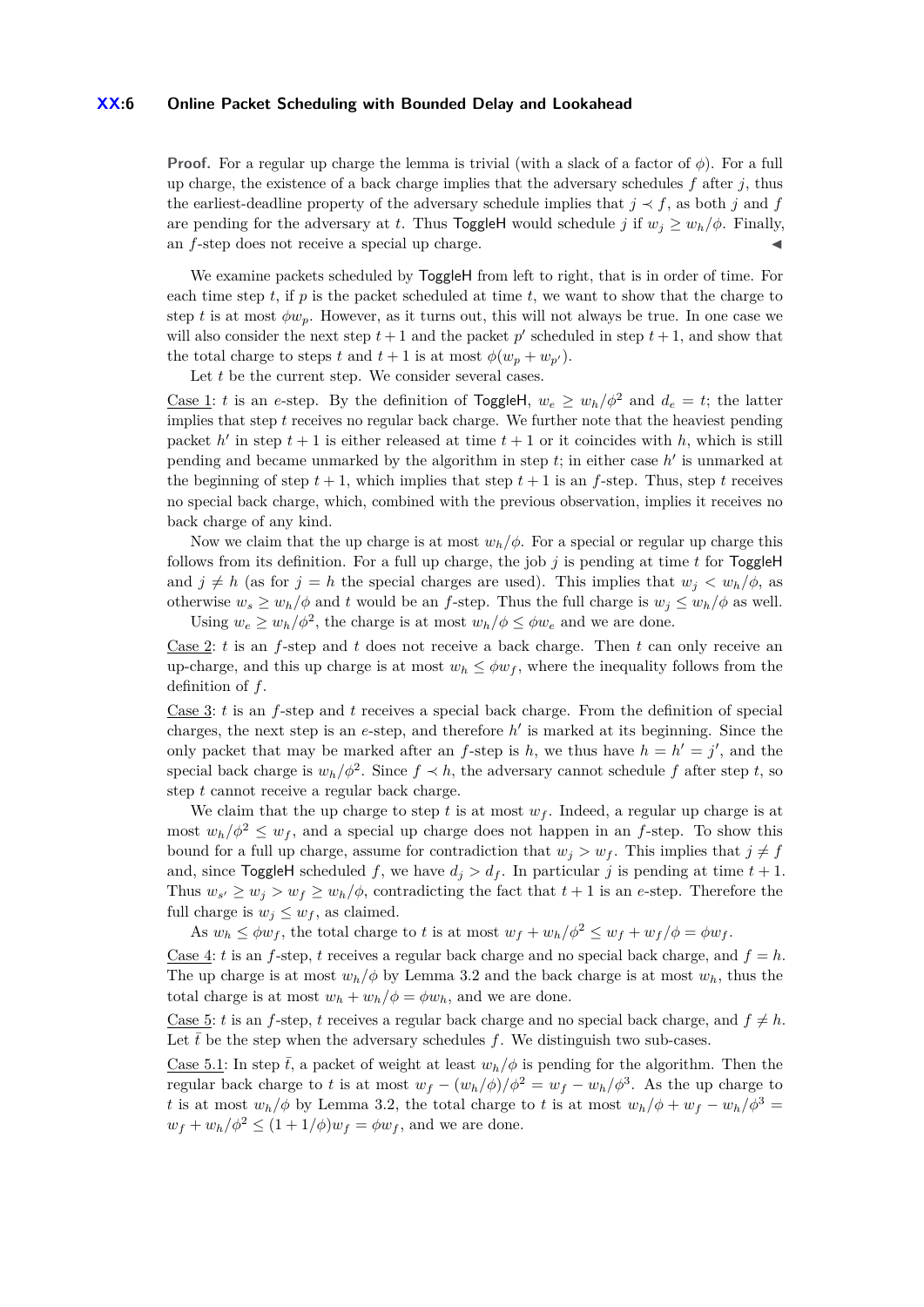

<span id="page-6-1"></span>**Figure 1** An illustration of the situation in Case 5.2. Up charges are denoted by solid arrows and back charges by dashed arrows.

Case 5.2: In step  $\bar{t}$ , no packet of weight at least  $w_h/\phi$  is pending for the algorithm. In this case we consider the charges to steps  $t$  and  $t + 1$  together. First, we claim the following.

<span id="page-6-0"></span> $\blacktriangleright$  **Lemma 3.3.** ToggleH schedules h in step  $t+1$ . Furthermore, step  $t+1$  receives no special *charge and it receives an up charge of at most*  $w_h/\phi^2$ *.* 

**Proof.** Since  $f \neq h$ , we have  $f \prec h$  and thus, using also the definition of  $\bar{t}$  and 4-boundedness,  $\bar{t} \leq d_f < d_h \leq t + 3$ . The case condition implies that *h* is not pending at  $\bar{t}$ , thus ToggleH schedules *h* before  $\bar{t}$ . The only possibility is that ToggleH schedules *h* in step  $t + 1$ ,  $\bar{t} = d_f =$  $t + 2$ , and  $d_h = t + 3$ ; see Figure [1](#page-6-1) for an illustration. This also implies that ToggleH marks *h* in step *t*.

We claim that  $w_{s'} < w_h/\phi$ . Indeed, otherwise either *s'* is pending in step  $t + 2$ , contradicting the condition of Case 5.2, or  $d_{s'} = t + 1 < d_h$ , thus *s'* is a better candidate for  $f'$ than *h*, which contradicts the fact that the algorithm scheduled  $f' = h$ .

The claim also implies that  $h' = h$ , as otherwise  $w_{s'} \geq w_h$ . Since  $h = h'$  is scheduled in step  $t + 1$ , there is no marked packet in step  $t + 2$  and  $t + 2$  is an *f*-step; thus there is no special back charge to  $t + 1$ .

We note that step  $t + 1$  is also an *f*-step, since ToggleH schedules *h* in step  $t + 1$  and  $d_h > t + 1$ . Since  $h' = h$  is marked when step  $t + 1$  starts and  $w_{s'} < w_h / \phi$ , the reason that step  $t + 1$  is an *f*-step must be that  $d_{e'} > t + 1$ .

There is no special up charge to step  $t+1$  as it is an *f*-step. If the up charge to step  $t+1$ is a regular up charge, by definition it is at most  $w_{h'}/\phi^2 = w_h/\phi^2$  and the lemma holds.

The only remaining case is that of a full up charge to step  $t+1$  from a packet *j'* scheduled by the adversary in step  $t + 1$  and pending for **ToggleH** in step  $t + 1$ . Since  $j' \neq h$ , it is a candidate for *s'*, and thus  $w_{j'} < w_h/\phi \leq w_f$ . The earliest-deadline property of the adversary schedule implies that  $j' \prec f$ ; together with  $d_f = t + 2$  and  $w_{j'} < w_f$  this implies  $d_{j'} = t + 1$ . Therefore  $w_{j'} < w_h / \phi^2$ , as otherwise *j*' is a candidate for *e'*, but we have shown that  $d_{e'} > t + 1$ . Thus the regular up charge is at most  $w_{j'} < w_h / \phi^2$  and the lemma holds also in the remaining case.

By Lemma [3.3,](#page-6-0) step  $t + 1$  receives no special charge and an up charge of at most  $w_h/\phi^2$ and ToggleH schedules h in step  $t + 1$ . Step  $t + 1$  thus also receives a regular back charge of at most  $w_h$ . So the total charge to step  $t+1$  is at most  $w_h/\phi^2 + w_h \leq w_f/\phi + w_h$ . Moreover, using Lemma [3.2,](#page-4-0) the total charge to step t is at most  $w_h/\phi + w_f$ . Thus, the total charge to these two steps is at most  $(w_h/\phi + w_f) + (w_f/\phi + w_h) = \phi(w_f + w_h)$ , as f and h are the two packets scheduled by ToggleH.

In each case we have shown that a step or a pair of consecutive steps receive a total charge of at most  $\phi$  times the weight of packets scheduled in these steps. Thus ToggleH is *φ*-competitive for the 4-bounded case. J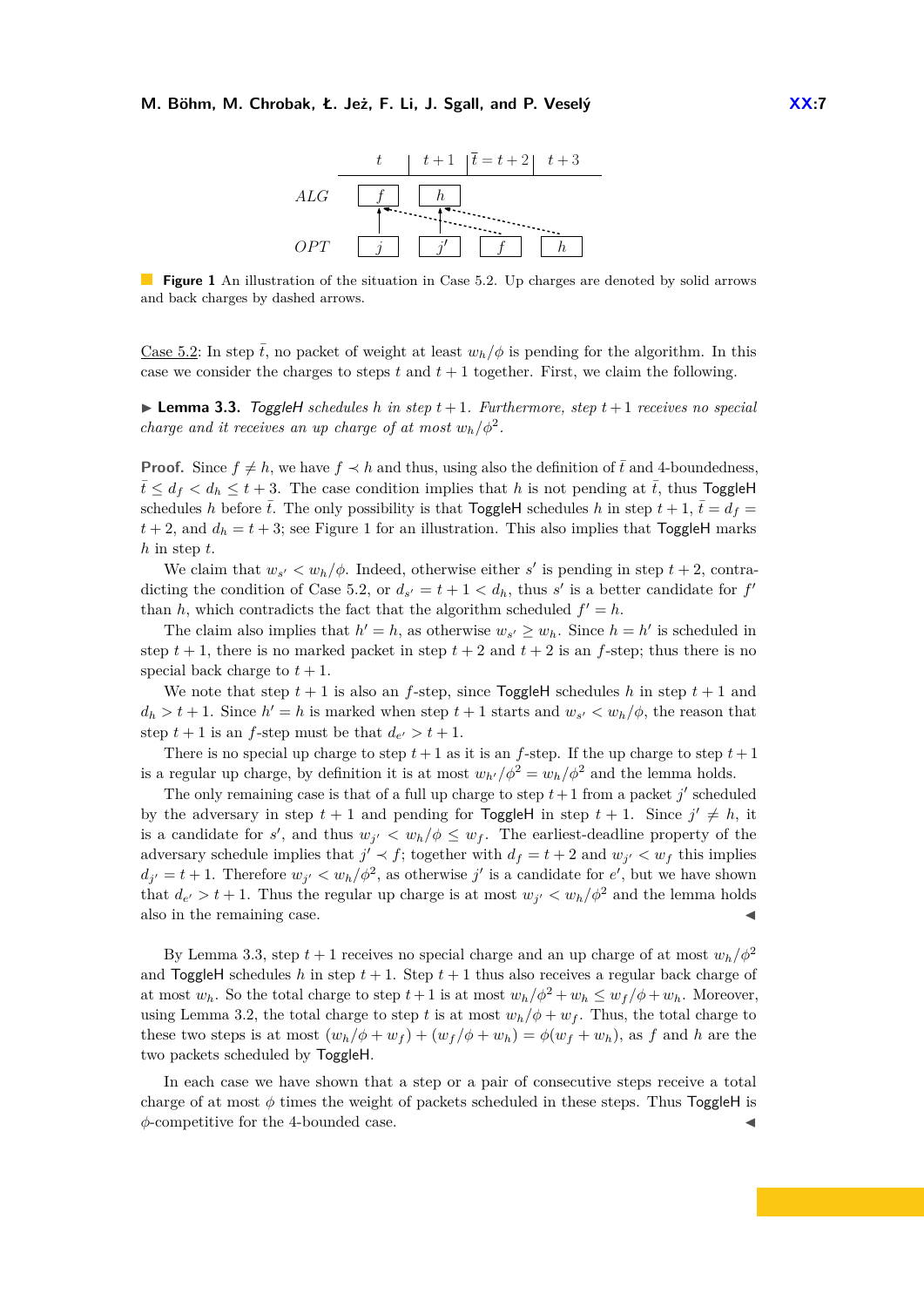### <span id="page-7-0"></span>**4 An Algorithm for 2-Bounded Instances with Lookahead**

In this section, we present an algorithm for 2*-bounded* PacketScheduling *with 1-lookahead*, as defined in Section [2.](#page-2-0)

Consider some online algorithm A. Recall that, for a time step *t*, packets *pending* for A are those that are released at or before time *t* and have neither expired nor been scheduled by A before time *t*. *Lookahead* packets at time *t* are the packets with release time  $t + 1$ . For A, we define the *plan* in step t to be the optimal schedule in the time interval  $[t, \infty)$ that consists of pending and lookahead packets at time *t* and has the earliest-deadline property. For 2-bounded instances, this plan will only use slots  $t$ ,  $t + 1$  and  $t + 2$ . We will typically denote the packets in the plan scheduled in these slots by  $p_1, p_2, p_3$ , respectively. The earliest-deadline property then implies that if both  $p_1$  and  $p_2$  have release time  $t$  and deadline  $t + 1$  then  $p_1$  is heavier than  $p_2$  and similarly for  $p_2$  and  $p_3$ .

**Algorithm** COMPAREWITHBIAS( $\alpha$ ). Fix some parameter  $\alpha > 1$ . At any time step *t*, the algorithm proceeds as follows:

let  $p_1, p_2, p_3$  be the plan at time  $t$ **if**  $r_{p_2} = t$  and  $w_{p_1} < \min(w_{p_2}, w_{p_3}, \frac{1}{2\alpha}(w_{p_2} + w_{p_3}))$ **then** schedule  $p_2$ **else** schedule *p*<sup>1</sup>

Note that if the algorithm schedules  $p_2$  then  $p_1$  must be expiring, for otherwise  $w_{p_1} > w_{p_2}$ (by canonical ordering). Also, the scheduled packet is at least as heavy as the heaviest expiring packet *q*, since clearly  $w_{p_1} \geq w_q$  and the algorithm schedules  $p_2$  only if  $w_{p_1} < w_{p_2}$ .

 $\blacktriangleright$  **Theorem 4.1.** *The algorithm* COMPAREWITHBIAS( $\alpha$ ) *is R*-competitive for packet schedul*ing on 2-bounded instances for*  $R = \frac{1}{2}(\sqrt{13} - 1) \approx 1.303$  *if*  $\alpha = \frac{1}{4}(\sqrt{13} + 3) \approx 1.651$ *.* 

Let ALG be the schedule produced by COMPAREWITHBIAS. Let us consider an optimal schedule OPT (a.k.a. schedule of the adversary) satisfying the canonical ordering, i.e., if a packet *x* is scheduled before a packet *y* in OPT then either *y* is released after *x* is scheduled or  $x \prec y$ . Recall that we are assuming w.l.o.g. that the weights of packets are different.

The analysis of CompareWithBias is based on a charging scheme. First we define a few packets by their schedule times (see also Figure [4](#page-12-0) in the appendix):

 $\blacksquare$  *j* = packet scheduled in step *t* in OPT,

- $f =$  packet scheduled in step *t* in ALG,
- $g =$  packet scheduled in step  $t + 1$  in ALG.

**Informal description of charging.** We use three types of charges. The adversary's packet *j* in step *t* is charged using a *full charge* either to step *t* − 1 if ALG schedules *j* in step *t* − 1 or to step *t* if  $w_f \geq w_j$  (including the case  $f = j$ ) and *f* is not in step  $t + 1$  in OPT; the last condition assures that step *t* does not receive two full charges.

The second type are *split charges* that occur in step *t* if  $w_f > w_i$ , *j* is pending in step *t* in ALG and  $f$  is in step  $t + 1$  in OPT, i.e., step  $t$  receives a full back charge from  $f$ . In this case, we distribute the charge from  $j$  to  $f$  and another relatively large packet  $f'$  scheduled in step  $t + 1$  or  $t + 2$  in ALG; we shall prove that one of these steps satisfies  $2\alpha \cdot w_j < w_f + w'_f$ . We charge to step  $t + 2$  only when it is necessary, which allows us to prove that split-charge pairs are pairwise disjoint. Also, in this case we analyze the charges to both steps together, thus it is not necessary to fix a distribution of the weight to the two steps.

The remaining case is when  $w_f < w_j$  and *j* is not scheduled in  $t - 1$  in ALG. We analyze these steps in maximal consecutive intervals, called *chains* and the corresponding charges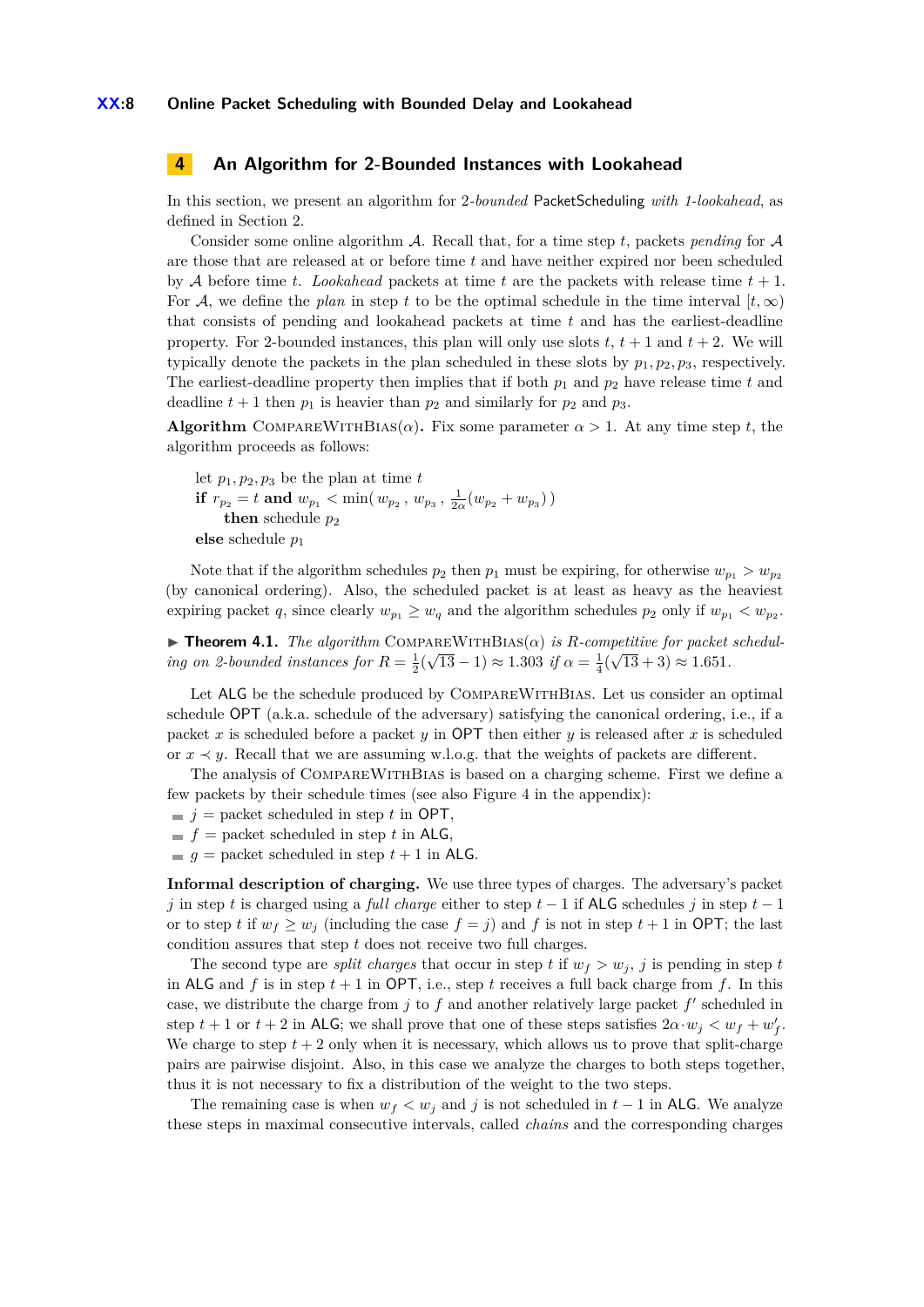<span id="page-8-0"></span>

<span id="page-8-1"></span>**Figure 2** Non-chaining charges. Note that for split charges  $f$  is scheduled in step  $t + 1$  in OPT which follows from the fact that we do not charge *j* using a full up charge.



**Figure 3** On the left, a chain of length 3 starting in step *t* − 1 and ending in step *t* + 1. The *chain beginning charges* are denoted by dotted (blue) lines, the chain end charges are denoted by gray lines and the *forward charge from a chain* is depicted by a dashed (red) arrow. Black arrows denote the *chain link charges*. On the right, an example of a singleton chain, with the *up charge from a singleton chain* denoted with a dashed (green) line and the *forward charge from a singleton chain* denoted with a dotted (orange) line.

are *chain charges*. Inside each chain we distribute the charge of each packet *j* scheduled at *t* in OPT to steps  $t - 1$ ,  $t$  and  $t + 1$ , if these steps are also in the chain. The distribution of weights shall depend on a parameter  $\delta$ . Packets at the beginning and at the end of the chain are charged in a way that minimizes the charge to steps outside of the chain. In particular, the step before a chain receives no charge from the chain.

**Notations and the charging scheme.** A step *t* for which  $w_f < w_j$  and *j* is pending in step *t* in ALG is called *a chaining step*. A maximal sequence of successive chaining steps is called a *chain*. The chains with a single step are called *singleton chains*, the chains with at least two steps are called *long chains*.

The pair of steps that receive a split charge from the same packet is called a *split-charge pair*. The charging scheme does not specify the distribution of the weight to the two steps of the split-charge pair, as the charges to them are analyzed together.

Let  $\delta = \frac{1}{6}(5 - \sqrt{13}) \approx 0.232$ . Packet *j* scheduled in OPT at time *t* is charged according to the first rule below that applies. See Figures [2](#page-8-0) and [3](#page-8-1) for an illustration of different types of charges.

- <span id="page-8-2"></span>**1.** If *j* is scheduled in step  $t-1$  in ALG, charge  $w_j$  to step  $t-1$ . We call this charge a *full back charge*.
- <span id="page-8-3"></span>**2.** If  $w_f \geq w_j$  and *f* is not scheduled in step  $t + 1$  in OPT (in particular, if  $j = f$ ), charge *w<sup>j</sup>* to step *t*. We call this charge a *full up charge*.
- <span id="page-8-4"></span>**3.** If  $w_f > w_j$  and at least one of the following holds:
	- $= 2\alpha \cdot w_j < w_f + w_g,$
	- *g* does not get a full back charge and  $2\alpha \cdot (w_{p_1} w_q) < w_f + w_q$  where  $p_1$  is the first packet in the plan at time *t*,

then charge  $w_j$  to the pair of steps t and  $t + 1$ . We call this charge a *close split charge*.

**4.** If  $w_f > w_j$ , then charge  $w_j$  to the pair of steps *t* and  $t + 2$ . We call this charge a *distant split charge*.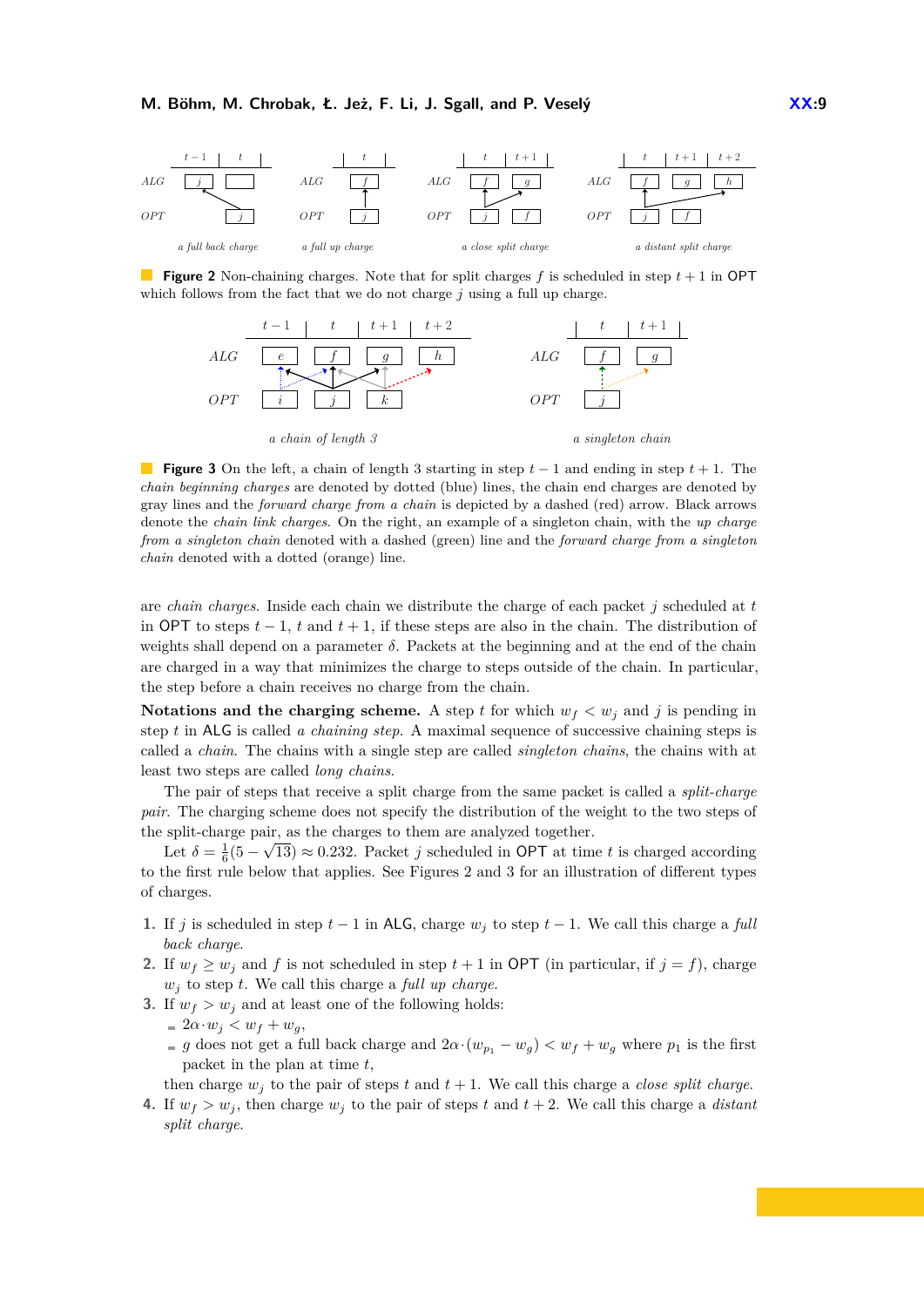#### **XX:10 Online Packet Scheduling with Bounded Delay and Lookahead**

- <span id="page-9-2"></span><span id="page-9-1"></span>**5.** Otherwise step *t* is a chaining step, as  $w_f < w_i$  and ALG does not schedule f in step  $t-1$ by the previous cases. We distinguish the following subcases.
	- **a.** If step *t* is (the only step of) a singleton chain, then charge  $\min(w_i, R \cdot w_f)$  to step *t* and  $w_i - R \cdot w_f$  to step  $t + 1$  if  $w_i > R \cdot w_f$ . We call these charges an *up charge from a singleton chain* and a *forward charge from a singleton chain*.
	- **b.** If step *t* is the first step of a long chain, charge  $2\delta \cdot w_j$  to step *t*, and  $(1 2\delta) \cdot w_j$  to step  $t + 1$ . We call these charges *chain beginning charges*.
	- **c.** If step *t* is the last step of a long chain, charge  $\delta \cdot w_j$  to step  $t-1$ ,  $(R-1+2\delta) \cdot w_f$  to step *t*, and  $(1 - \delta) \cdot w_j - (R - 1 + 2\delta) \cdot w_f$  to step *t* + 1. We call these charges *chain end charges*; the charge to step  $t + 1$  is called a *forward charge from a chain*. (Note that we always have  $(1 - \delta) \cdot w_j > (R - 1 + 2\delta) \cdot w_f$ , since  $w_j > w_f$  and  $1 - \delta = R - 1 + 2\delta$ .)
	- **d.** Otherwise, i.e., step *t* is inside a long chain, charge  $\delta \cdot w_j$  to step  $t-1$ ,  $\delta \cdot w_j$  to step *t*, and  $(1 - 2\delta) \cdot w_i$  to step  $t + 1$ . We call these charges *chain link charges*.

<span id="page-9-3"></span>The analysis of our charging scheme is given in Appendix [A.1.](#page-12-1)

## <span id="page-9-0"></span>**5 A Lower Bound for 2-bounded Instances with Lookahead**

In this section, we prove that there is no online algorithm for PacketScheduling with 1-In this section, we prove that there is no online algorithm for Facketscheduling with 1-<br>lookahead that has competitive ratio smaller than  $\frac{1}{4}(1+\sqrt{17}) \approx 1.281$ , even for 2-bounded instances. The idea of our proof is somewhat similar to the proof of the lower bound of  $\phi$  for PacketScheduling [\[10,](#page-11-1) [2,](#page-11-2) [4\]](#page-11-3).

**Findment 1. Findment 1.** *Let*  $R = \frac{1}{4}(1 + \sqrt{17})$ *. For each*  $\varepsilon > 0$ *, no deterministic online algorithm for* PacketScheduling *with 1-lookahead can be* (*R* − *ε*)*-competitive, even for* 2*-bounded instances.*

**Proof.** Fix some online algorithm A and some  $\varepsilon > 0$ . We will show that, for some sufficiently large integer *n* and sufficiently small  $\delta > 0$ , there is a 2-bounded instance of PacketScheduling with 1-lookahead, parametrized by *n* and  $\delta$ , for which the optimal profit is at least  $(R - \varepsilon)$ times the profit of A.

Our instance will consist of phases  $0, \ldots, k$ , for some  $k \leq n$ . In each phase  $i < n$  we will release three packets whose weights will grow roughly exponentially from one phase to next. The number *k* of phases is determined by the adversary based on the behavior of A.

The adversary strategy is as follows. We start with phase 0. Suppose that some phase *i*, where  $0 \leq i \leq n$ , has been reached. In phase *i* the adversary releases the following three packets:

- A packet  $a_i$  with weight  $w_i$ , release time  $2i + 1$  and deadline  $2i + 1$ , i.e., a tight packet.
- A packet  $b_i$  with weight  $w_{i+1}$ , release time  $2i + 1$  and deadline  $2i + 2$ .
- A packet  $c_i$  with weight  $w_{i+1}$ , release time  $2i + 2$  and deadline  $2i + 3$ .

(The weights  $w_i$  will be specified later.) Now, if A schedules an expiring packet in step  $2i + 1$ (a tight packet  $a_i$  or  $c_{i-1}$ , which may be pending from the previous phase), then the game continues; the adversary will proceed to phase  $i + 1$ . Otherwise, the algorithm schedules packet  $b_i$ , in which case the adversary lets  $k = i$  and the game ends. Note that in step  $2i + 2$ the algorithm may schedule only  $b_i$  or  $c_i$ , each having weight  $w_{i+1}$ . Also, importantly, in step  $2i + 1$  the algorithm cannot yet see whether the packets from phase  $i + 1$  will arrive or not.

If phase  $i = n$  is reached, then in phase *n* the adversary releases a single packet  $a_n$  with weight  $w_n$  and release time and deadline  $2n + 1$ , i.e., a tight packet.

We calculate the ratio between the weight of packets in an optimal schedule and the weight of packets sent by the algorithm. Let  $S_k = \sum_{i=0}^k w_i$ . There are two cases: either  $k < n$ , or  $k = n$ .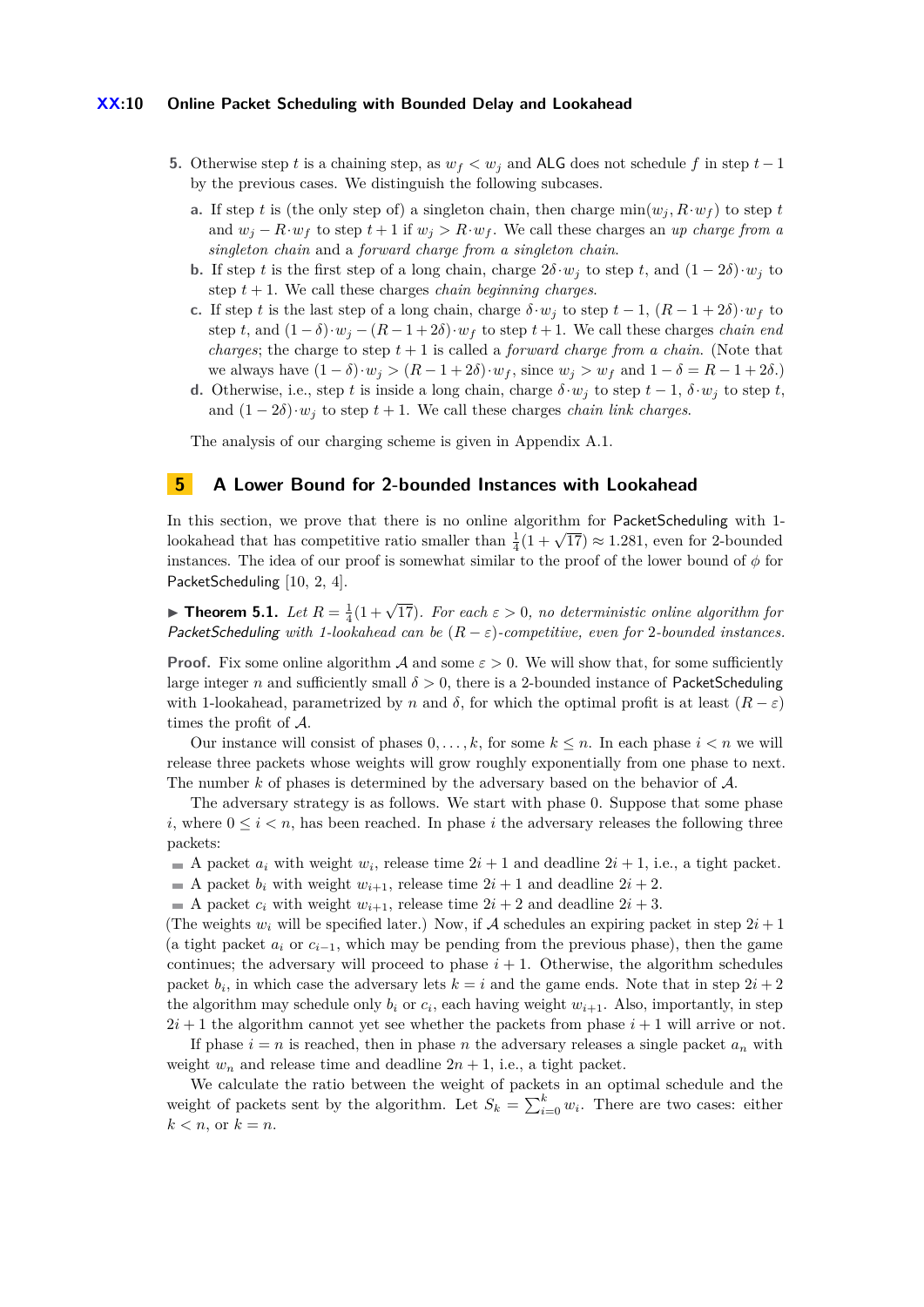Case 1:  $k < n$ . In all steps  $2i+1$  for  $i < k$  algorithm A scheduled an expiring packet of weight *w<sub>i</sub>* and in step  $2k + 1$  it scheduled packet *b<sub>k</sub>* of weight  $w_{k+1}$ . In an even step  $2i + 2$  for  $i \leq k$ it scheduled a packet of weight  $w_{i+1}$ . Note that there is no packet scheduled in step  $2k + 3$ . Overall, A scheduled packets of total weight  $S_{k-1} + w_{k+1} + S_{k+1} - w_0 = 2S_{k+1} - w_k - w_0$ .

The adversary schedules packets of weight  $w_{i+1}$  in steps  $2i + 1$  and  $2i + 2$  for  $i < k$  and all packets from phase *k* in steps  $2k + 1$ ,  $2k + 2$  and  $2k + 3$ . In total, the optimum has a schedule of weight  $2S_{k+1} - 2w_0 + w_k$ . The ratio is

$$
R_k = \frac{2S_{k+1} + w_k - 2w_0}{2S_{k+1} - w_k - w_0}.
$$

Case 2:  $k = n$ . As before, in all odd steps  $2i + 1$  for  $i < n$  algorithm A scheduled an expiring packet of weight  $w_i$  and in all even steps  $2i + 2$  for  $i < n$  it scheduled a packet of weight  $w_{i+1}$ . In the last step  $2n+1$  it scheduled a packet of weight  $w_n$  as there is no other choice. Overall, the total weight of  $A$ 's schedule is  $2S_n - w_0$ .

The adversary schedules packets of weight  $w_{i+1}$  in steps  $2i + 1$  and  $2i + 2$  for  $i < n$  and a packet of weight  $w_n$  in the last step  $2n + 1$  which adds up to  $2S_n - 2w_0 + w_n$ . The ratio is

$$
\widehat{R}_n = \frac{2S_n + w_n - 2w_0}{2S_n - w_0}.
$$

We start with an intuitive explanation which leads to the optimal setting of weights  $w_i$ and the ratio  $R$  for the instances of the type described above. We normalize the instances so that  $w_0 = 1$ . We want to set the weights so that  $R_k \geq R - \varepsilon$  for all  $k \geq 0$  and  $\overline{R}_n \geq R - \varepsilon$ . We first find the weights depending on  $\delta$  such that  $R_k = R$  for all  $k \geq 1$ . Using  $w_k = S_k - S_{k-1}$ for  $k \ge 1$  and  $w_0 = 1$ , the condition  $R_k = R$  for  $k \ge 1$  is rewritten as

<span id="page-10-2"></span>
$$
R = \frac{2S_{k+1} + S_k - S_{k-1} - 2}{2S_{k+1} - S_k + S_{k-1} - 1},\tag{1}
$$

or equivalently as

<span id="page-10-0"></span>
$$
(2R-2)S_{k+1} - (R+1)S_k + (R+1)S_{k-1} = -(2-R). \tag{2}
$$

A general solution of this linear recurrence with  $S_0 = w_0 = 1$  and a parameter  $\delta$  is

$$
S_k = (\gamma + 1)\alpha^k + \delta(\beta^k - \alpha^k) - \gamma,\tag{3}
$$

where  $\alpha < \beta$  are the two roots of the characteristic polynomial of the recurrence  $(2R - )$  $2)x^{2} - (R + 1)x + (R + 1)$  and  $\gamma = (2 - R)/(2R - 2)$ . To justify [\(3\)](#page-10-0), a general solution is  $A\alpha^{k} + B\beta^{k} - \gamma$  for parameters *A* and *B* and a suitable constant *γ*. Considering  $A = B = 0$ , the value  $\gamma = (2 - R)/(2R - 2)$  follows. Considering the constraint  $S_0 = 1$ , we obtain  $A + B = \gamma + 1$ ; our parametrization by  $\delta$  in [\(3\)](#page-10-0) is equivalent but more convenient for further analysis.

<span id="page-10-1"></span>In our case of  $R = \frac{1}{4}(1 + \sqrt{17})$  a calculation gives

$$
\alpha = R + \frac{1}{2} = \frac{1}{4}(3 + \sqrt{17}), \quad \beta = R + 1 = \frac{1}{4}(5 + \sqrt{17})
$$
 and  $\gamma = R = \frac{1}{4}(1 + \sqrt{17}).$  (4)

A calculation shows that for  $\delta = 0$ , the solution satisfies  $R_0 = R$ . We choose a solution with a sufficiently small  $\delta > 0$  which guarantees  $R_0 \geq R - \varepsilon$ . Since  $1 < \alpha < \beta$ , for large *n*, the dominating term in  $S_n$  is  $\delta \beta^n$ . Thus

<span id="page-10-3"></span>
$$
\lim_{n \to \infty} \hat{R}_n = \lim_{n \to \infty} \frac{2S_n + S_n - S_{n-1}}{2S_n} = \lim_{n \to \infty} \frac{3\delta\beta^n - \beta^{n-1}}{2\delta\beta^n} = \frac{3\beta - 1}{2\beta} = R. \tag{5}
$$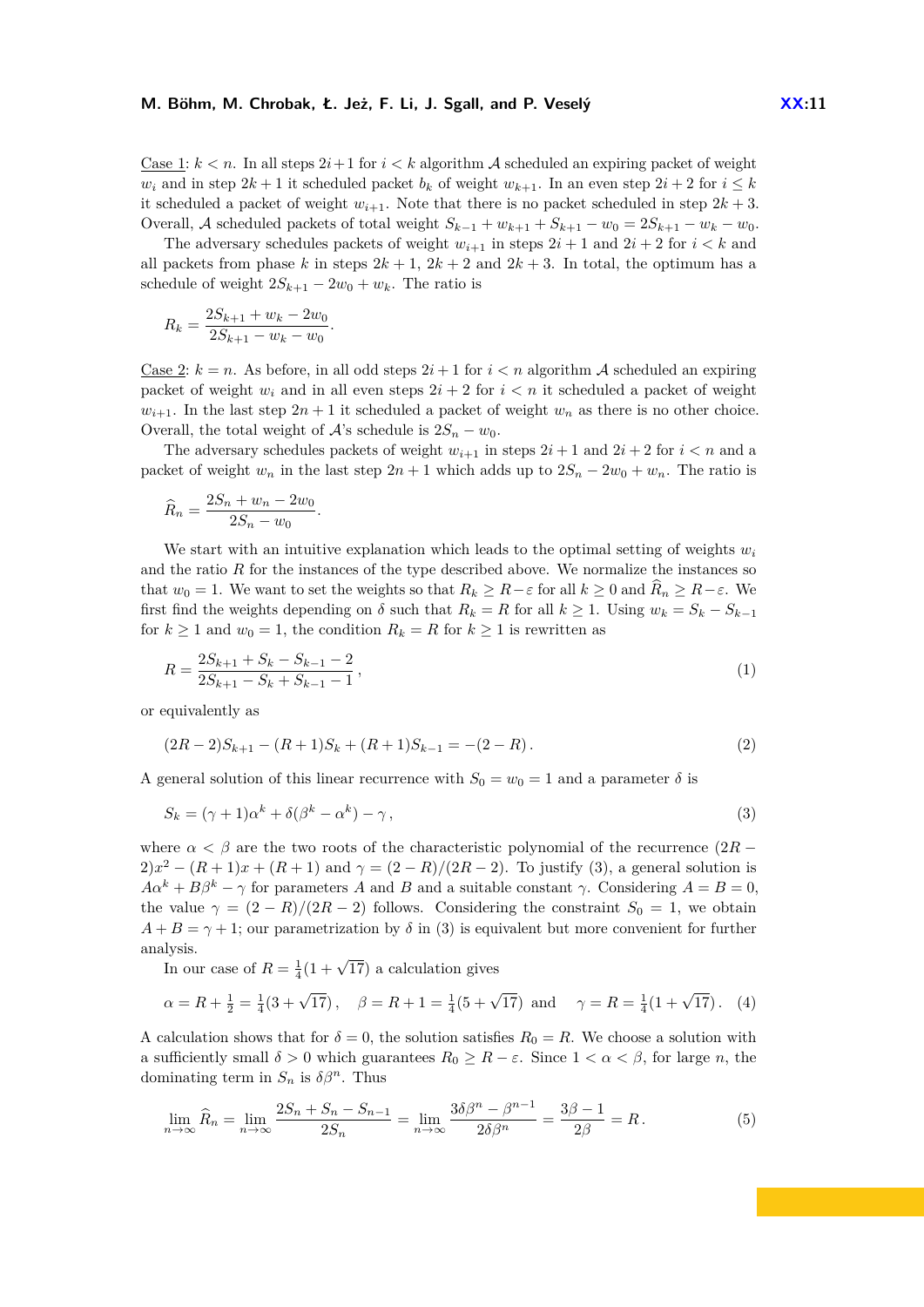#### **XX:12 Online Packet Scheduling with Bounded Delay and Lookahead**

The last equality is verified by a direct calculation; actually it is the equation that defines the optimal *R* for our construction (if *β* as the root of the characteristic polynomial of the recurrence is expressed in terms of *R*).

For a formal proof, we set  $w_0 = 1$  and for  $i = 1, 2, \ldots$ ,

$$
w_i = (\gamma + 1)\alpha^{k-1}(\alpha - 1) + \delta(\beta^{k-1}(\beta - 1) - \alpha^{k-1}(\alpha - 1)),
$$

where the parameters  $\alpha$ ,  $\beta$  and  $\gamma$  are given by [\(4\)](#page-10-1) and  $\delta > 0$  is sufficiently small. By a routine calculation we verify [\(3\)](#page-10-0) and [\(2\)](#page-10-2). Thus  $R_k = R$  for  $k \geq 1$ . For  $R_0$ , we first verify that  $\delta = 0$  would yield  $w_1 = \alpha$  and  $R_0 = R$ . By continuity of the dependence of  $w_1$  and *R*<sub>0</sub> on *δ*, for a sufficiently small  $\delta > 0$ , we have  $R_0 \geq R - \varepsilon$ ; fix such a  $\delta > 0$ . Now, for  $n \to \infty$ ,  $S_n = \delta \beta^n + O(\alpha^n) = \delta \beta^n (1 + o(1))$ . Thus, the calculation [\(5\)](#page-10-3) gives  $\lim_{n \to \infty} \widehat{R}_n = R$ . Consequently,  $R_n \geq R - \varepsilon$  for a sufficiently large *n* of our choice. This defines the required instance and completes the proof.

#### **References**

- <span id="page-11-10"></span>**1** Susanne Albers. On the influence of lookahead in competitive paging algorithms. *Algorithmica*, 18(3):283–305, 1997. URL: <http://dx.doi.org/10.1007/PL00009158>, [doi:](http://dx.doi.org/10.1007/PL00009158) [10.1007/PL00009158](http://dx.doi.org/10.1007/PL00009158).
- <span id="page-11-2"></span>**2** Nir Andelman, Yishay Mansour, and An Zhu. Competitive queueing policies for QoS switches. In *Proc. 14th Annual ACM-SIAM Symposium on Discrete Algorithms (SODA'03)*, pages 761–770, 2003.
- <span id="page-11-4"></span>**3** Francis Y. L. Chin, Marek Chrobak, Stanley P. Y. Fung, Wojciech Jawor, Jiří Sgall, and Tomáš Tichý. Online competitive algorithms for maximizing weighted throughput of unit jobs. *J. of Discrete Algorithms*, 4(2):255–276, 2006.
- <span id="page-11-3"></span>**4** Francis Y. L. Chin and Stanley P. Y. Fung. Online scheduling with partial job values: Does timesharing or randomization help? *Algorithmica*, 37(3):149–164, 2003.
- <span id="page-11-7"></span>**5** Marek Chrobak, Wojciech Jawor, Jiří Sgall, and Tomáš Tichý. Improved online algorithms for buffer management in QoS switches. In *Proc. 12th Annual European Symposium (ESA'04)*, pages 204–215, 2004.
- <span id="page-11-0"></span>**6** Matthias Englert and Matthias Westermann. Considering suppressed packets improves buffer management in QoS switches. In *Proc. 18th Annual ACM-SIAM Symposium on Discrete Algorithms (SODA'07)*, pages 209–218, 2007.
- <span id="page-11-8"></span>**7** Matthias Englert and Matthias Westermann. Lower and upper bounds on FIFO buffer management in QoS switches. *Algorithmica*, 53(4):523–548, 2009.
- <span id="page-11-5"></span>**8** Michael H. Goldwasser. A survey of buffer management policies for packet switches. *SIGACT News*, 41(1):100–128, 2010.
- <span id="page-11-12"></span>**9** Edward F. Grove. Online bin packing with lookahead. In *Proc. 6th Annual ACM-SIAM Symposium on Discrete Algorithms (SODA'95)*, pages 430–436, 1995.
- <span id="page-11-1"></span>**10** Bruce Hajek. On the competitiveness of on-line scheduling of unit-length packets with hard deadlines in slotted time. In *Proc. Conference on Information Sciences and Systems*, pages 434–438, 2001.
- <span id="page-11-6"></span>**11** Alexander Kesselman, Zvi Lotker, Yishay Mansour, Boaz Patt-Shamir, Baruch Schieber, and Maxim Sviridenko. Buffer overflow management in QoS switches. *SIAM Journal on Computing*, 33(3):563–583, 2004.
- <span id="page-11-9"></span>**12** Fei Li, Jay Sethuraman, and Clifford Stein. An optimal online algorithm for packet scheduling with agreeable deadlines. In *Proc. 16th Annual ACM-SIAM Symposium on Discrete Algorithms (SODA'05)*, pages 801–802, 2005.
- <span id="page-11-11"></span>**13** Rajeev Motwani, Vijay Saraswat, and Eric Torng. Online scheduling with lookahead: Multipass assembly lines. *INFORMS J. on Computing*, 10(3):331–340, 1998.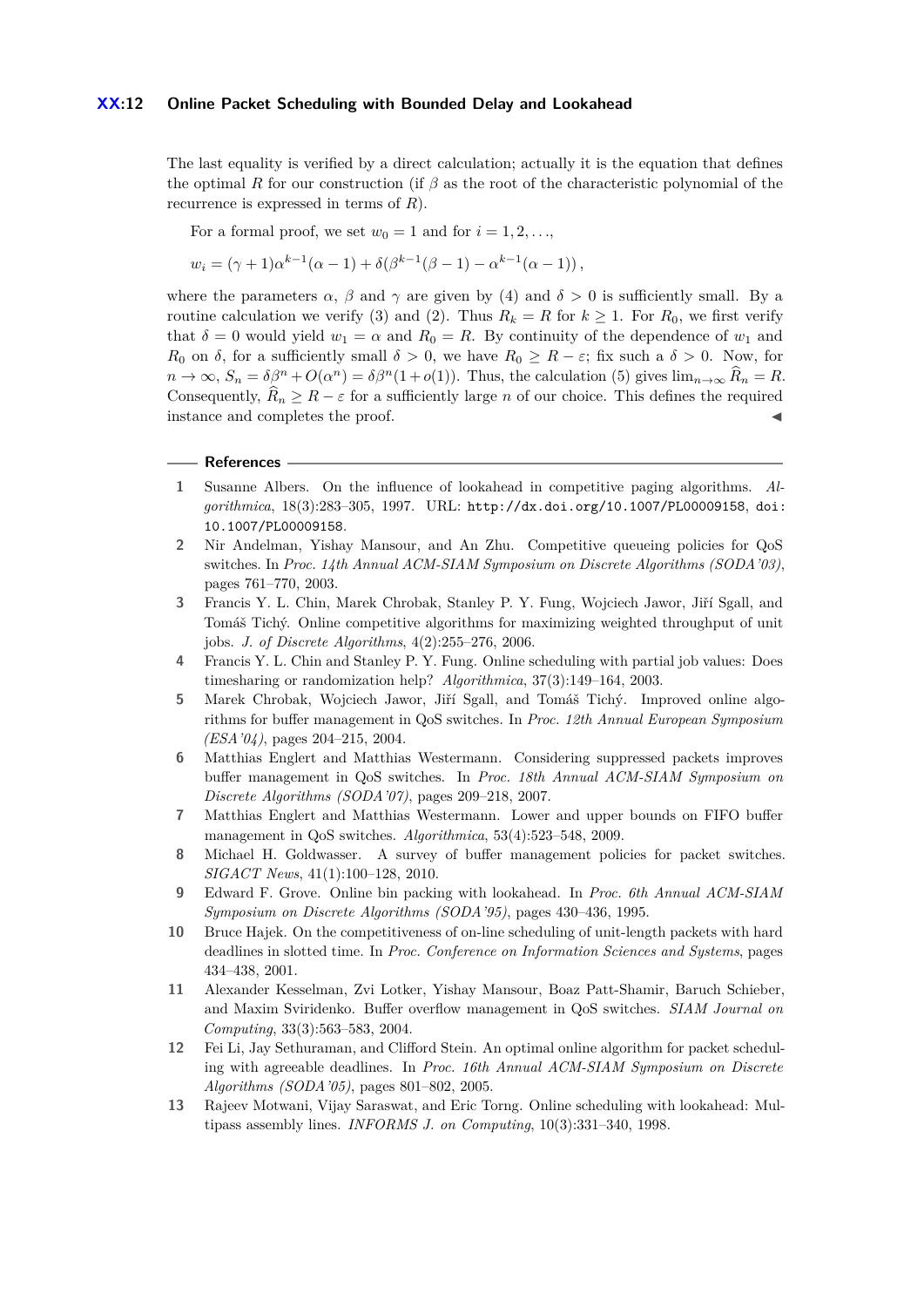## **A Appendix**

## <span id="page-12-1"></span>**A.1 Analysis of the Algorithm from Section [4](#page-7-0)**

In this section, we show the analysis of our algorithm COMPAREWITHBIAS( $\alpha$ ) for 2*-bounded* PacketScheduling *with 1-lookahead* from Section [4.](#page-7-0)

We set the parameter  $\alpha$  and constants  $\delta$  and  $R$  which we will use in the analysis so that they satisfy the following equalities:

$$
2 - \delta - \frac{R + 2\delta - 1}{\alpha} = R \tag{6}
$$

$$
1 - 2\delta + 2\alpha\delta = R\tag{7}
$$

<span id="page-12-3"></span>
$$
1 + \frac{1}{2\alpha} = R \tag{8}
$$

By solving these equations we get  $\alpha = \frac{1}{4}$ √  $\overline{13} + 3 \approx 1.651, \delta = \frac{1}{6}(5 -$ √  $\lim_{\alpha \to 0}$  these equations we get  $\alpha = \frac{1}{4}(\sqrt{13} + 3) \approx 1.651$ ,  $\delta = \frac{1}{6}(5 - \sqrt{13}) \approx 0.232$ , and  $R = \frac{1}{2}(\sqrt{13} - 1) \approx 1.303$ . We will prove that the algorithm is *R*-competitive.

We also use the following properties of these constants:

$$
2 - R - 3\delta = 0\tag{9}
$$

$$
2 - R - 2\delta > 0\tag{10}
$$

$$
1 - \delta - \frac{R - 1 + 2\delta}{2\alpha} > 0\tag{11}
$$

$$
1 - \frac{R}{2\alpha} > 0\tag{12}
$$

$$
3\alpha\delta < R \tag{13}
$$

$$
2 - \frac{R}{\alpha} < R \tag{14}
$$

where  $(9)$  follows from  $(6)$  and  $(7)$  and strict inequalities can be verified numerically. We start with recalling notations and the charging scheme.

- <span id="page-12-0"></span> $\blacksquare$  *i* = packet scheduled in step *t* − 1 in OPT,
- $\blacksquare$  *j* = packet scheduled in step *t* in OPT,

$$
k =
$$
 packet scheduled in step  $t + 1$  in OPT,

$$
e =
$$
 packet scheduled in step  $t - 1$  in ALG,

 $f =$  packet scheduled in step *t* in ALG,

- $g =$  packet scheduled in step  $t + 1$  in ALG,
- $h =$  packet scheduled in step  $t + 2$  in ALG.

**Figure 4** Packet definition.

<span id="page-12-10"></span><span id="page-12-9"></span><span id="page-12-8"></span><span id="page-12-7"></span><span id="page-12-6"></span><span id="page-12-5"></span><span id="page-12-4"></span><span id="page-12-2"></span>

**Notations and the charging scheme.** A step *t* for which  $w_f < w_j$  and *j* is pending in step *t* in ALG is called *a chaining step*. A maximal sequence of successive chaining steps is called a *chain*. The chains with a single step are called *singleton chains*, the chains with at least two steps are called *long chains*.

The pair of steps that receive a split charge from the same packet is called a *split-charge pair*. The charging scheme does not specify the distribution of the weight to the two steps of the split-charge pair, as the charges to them are analyzed together.

Packet *j* scheduled in OPT at time *t* is charged according to the first rule below that applies. See Figure [2](#page-8-0) for an illustration of the first four (non-chaining) charges and Figure [3](#page-8-1) for an illustration of the chaining charges.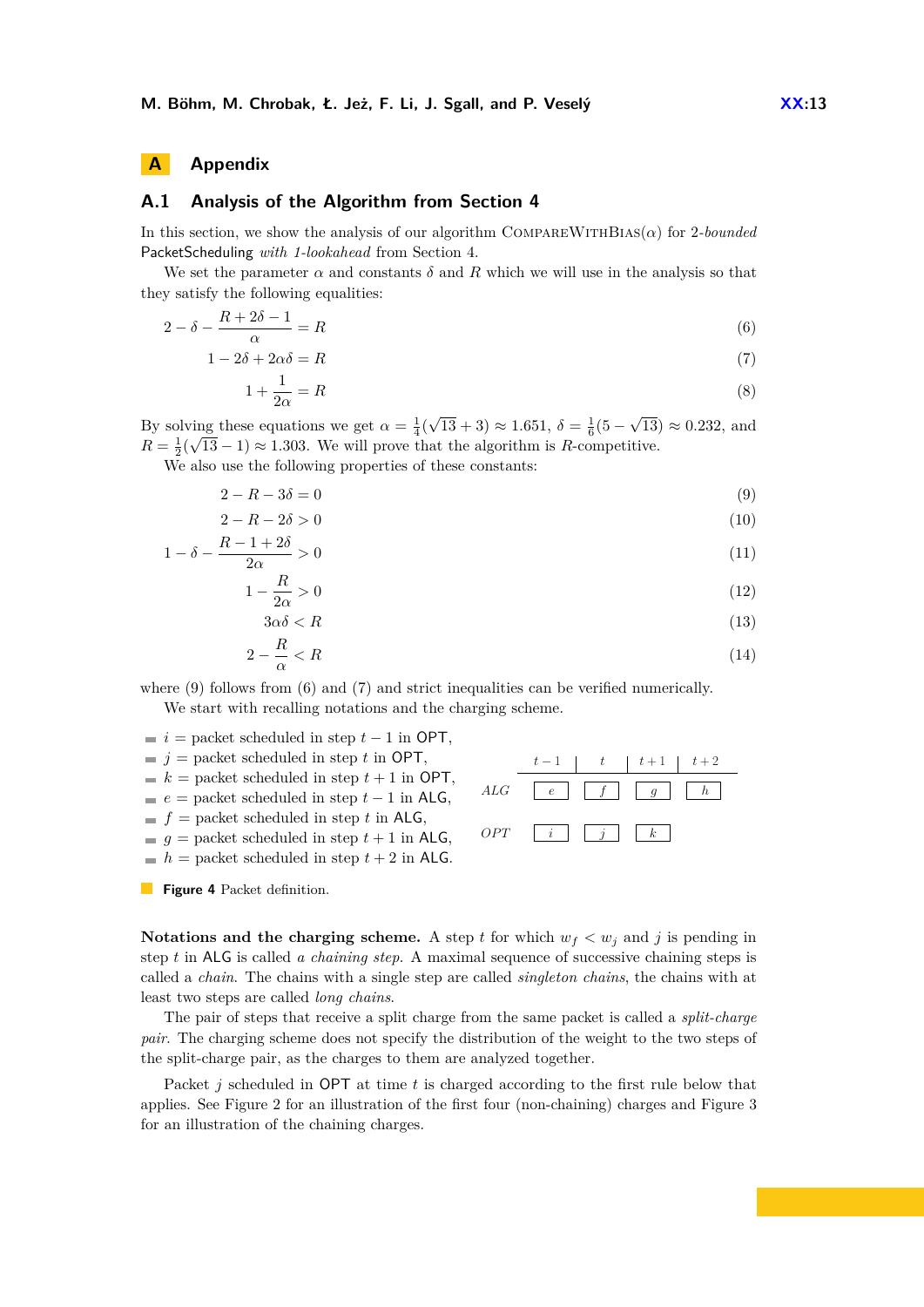#### **XX:14 Online Packet Scheduling with Bounded Delay and Lookahead**

- **1.** If *j* is scheduled in step  $t-1$  in ALG (that is,  $e = j$ ), charge  $w_i$  to step  $t-1$ . We call this charge a *full back charge*.
- **2.** If  $w_f \geq w_j$  and *f* is not scheduled in step  $t + 1$  in OPT (in particular, if  $j = f$ ), charge *w<sup>j</sup>* to step *t*. We call this charge a *full up charge*.
- **3.** If  $w_f > w_j$  and at least one of the following holds:
	- $= 2\alpha \cdot w_j < w_f + w_g,$
	- *g* does not get a full back charge and  $2\alpha \cdot (w_{p_1} w_g) < w_f + w_g$  where  $p_1$  is the first packet in the plan at time *t*,

then charge  $w_j$  to the pair of steps t and  $t + 1$ . We call this charge a *close split charge*.

- **4.** If  $w_f > w_j$ , then charge  $w_j$  to the pair of steps *t* and  $t + 2$ . We call this charge a *distant split charge*.
- **5.** Otherwise step *t* is a chaining step, as  $w_f < w_j$  and ALG does not schedule f in step  $t-1$ by the previous cases. We distinguish the following subcases.
	- **a.** If step *t* is (the only step of) a singleton chain, then charge  $\min(w_i, R \cdot w_f)$  to step *t* and  $w_j - R \cdot w_f$  to step  $t + 1$  if  $w_j > R \cdot w_f$ . We call these charges an *up charge from a singleton chain* and a *forward charge from a singleton chain*.
	- **b.** If step *t* is the first step of a long chain, charge  $2\delta \cdot w_j$  to step *t*, and  $(1 2\delta) \cdot w_j$  to step  $t + 1$ . We call these charges *chain beginning charges*.
	- **c.** If step *t* is the last step of a long chain, charge  $\delta \cdot w_j$  to step  $t 1$ ,  $(R 1 + 2\delta) \cdot w_f$  to step *t*, and  $(1 - \delta) \cdot w_j - (R - 1 + 2\delta) \cdot w_f$  to step *t* + 1. We call these charges *chain end charges*; the charge to step  $t + 1$  is called a *forward charge from a chain*. (Note that we always have  $(1 - \delta) \cdot w_j > (R - 1 + 2\delta) \cdot w_f$ , since  $w_j > w_f$  and  $1 - \delta = R - 1 + 2\delta$ which follows from [\(9\)](#page-12-2).)
	- **d.** Otherwise, i.e., step *t* is inside a long chain, charge  $\delta \cdot w_i$  to step  $t 1$ ,  $\delta \cdot w_i$  to step *t*, and  $(1 - 2\delta) \cdot w_i$  to step  $t + 1$ . We call these charges *chain link charges*.

To estimate the competitive ratio we need to show that each step or a pair of steps does not receive too much charge. We start with a useful observation about plans of Algorithm COMPAREWITHBIAS( $\alpha$ ), that will be used multiple times in our proofs.

<span id="page-13-0"></span>I **Lemma A.1.** *Consider a time t, where the algorithm has two pending packets a, b and a* lookahead packet *c* with the following properties:  $d_a = t$ ,  $(r_b, d_b) = (t, t + 1)$ ,  $(r_c, d_c) =$  $(t+1, t+2)$ *, and*  $w_a < \min(w_b, w_c)$ *. If the algorithm schedules packet a in step t then the plan at time t is*  $a, b, c, and 2\alpha \cdot w_a \geq w_b + w_c$ .

**Proof.** We claim that there is no pending or lookahead packet  $q \notin \{b, c\}$  heavier than a. Suppose for a contradiction that such a  $q$  exists. Then a schedule containing packets  $q, b, c$ in some order is feasible and has larger profit than *a, b, c*. This implies that the plan does not contain *a* and thus *a* cannot be scheduled, contradicting the assumption of the lemma.

The schedule *a, b, c* is feasible and the claim above implies that it is optimal, thus it is the plan. It remains to show that  $2\alpha \cdot w_a \geq w_b + w_c$ , which follows easily by a contradiction: Otherwise  $2\alpha \cdot w_a < w_b + w_c$  and COMPAREWITHBIAS( $\alpha$ ) would schedule *b*, contradicting the assumption of the lemma.

Next, we will provide an analysis of full, split and chain charges, starting with full and split charges. We prove several lemmas from which the analysis follows. We fix some time slot *t*, and use the notation from Figure [4](#page-12-0) for packets at time slots  $t - 1$ ,  $t$ ,  $t + 1$  and  $t + 2$  in the schedule of the algorithm and the optimal schedule.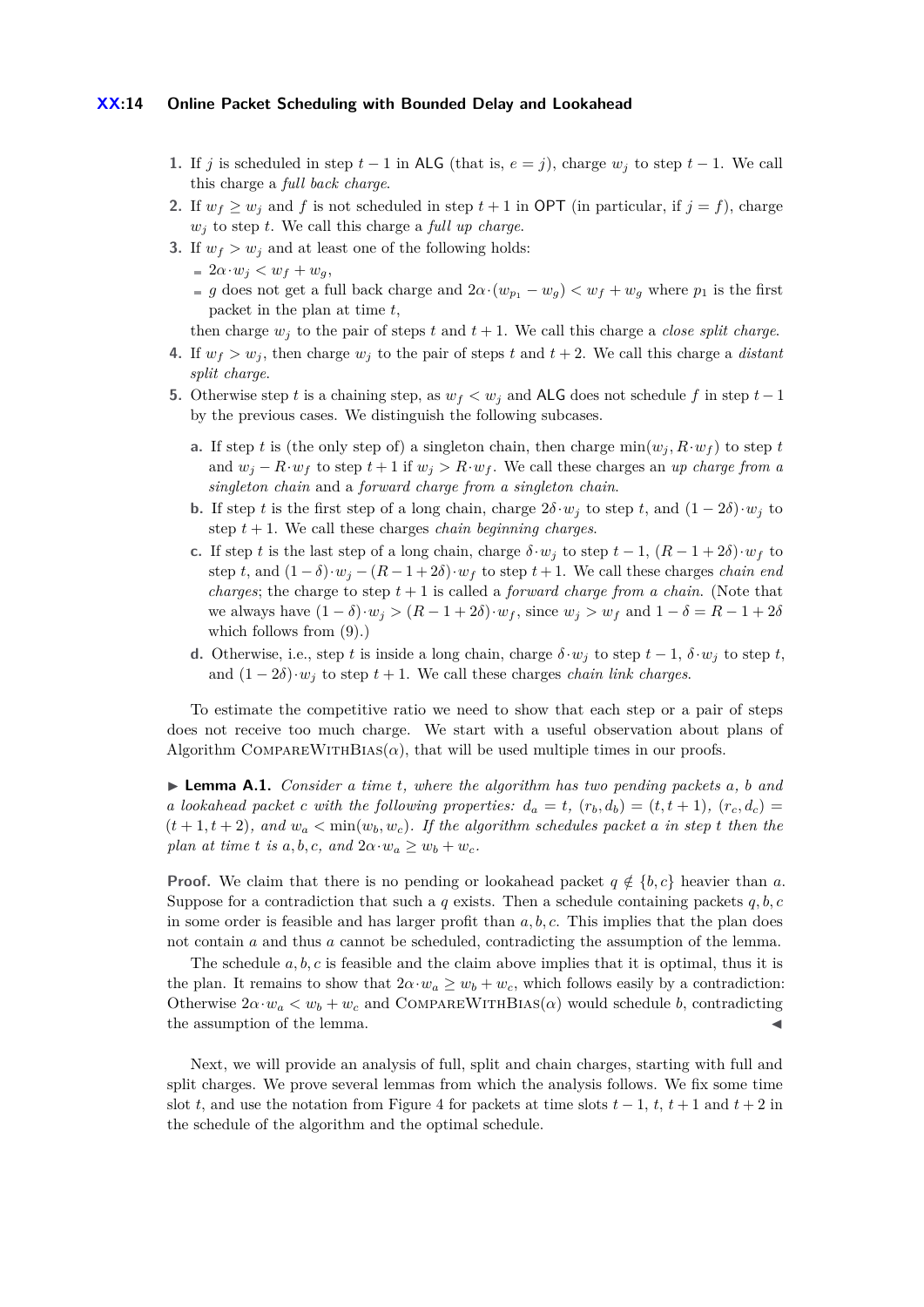**Analysis of full charges.** Using Rules [1](#page-8-2) and [2,](#page-8-3) if step *t* receives a full back charge, then the condition of Rule [2](#page-8-3) guarantees that it will not receive a full up charge. This gives us the following observation.

<span id="page-14-2"></span>I **Lemma A.2.** *Step t receives at most one full charge, i.e., a charge by Rule [1](#page-8-2) or [2.](#page-8-3)*

**Analysis of split charges.** We now analyze close and distant split charges. The crucial property of split charges is that, similar to full charges, each step receives at most one split charge. Before we prove this, we establish several useful properties of split charges.

<span id="page-14-0"></span>**Lemma A.3.** Let the plan at time t be  $p_1, p_2, p_3$ . If j is charged using a close or a distant *split charge, then the following holds:*

- *(a) j is not scheduled by the algorithm in step*  $t-1$ , *i.e.*, *j is pending for the algorithm in step t.*
- *(b)*  $d_f = t + 1$  *and*  $f$  *is scheduled in step*  $t + 1$  *in* OPT *(that is,*  $k = f$ *). In particular, step*  $t$ *receives a full back charge.*
- (*c*)  $d_j = t$  *and*  $w_j \leq w_{p_1}$ .
- *(d)*  $p_2 = f$ .

**Proof.** By Rule [1,](#page-8-2) packet *j* would be charged using a full back charge if it were scheduled in step  $t-1$ , implying (a). The case conditions for split charges in the charging scheme imply that OPT schedules f in step  $t + 1$  and  $w_f > w_i$ . Now (b) follows from the fact that we do not charge *j* using a full up charge.

To show (c), note that if *j* is not expiring, then *j* and *f* would have equal deadlines. As we also have  $w_f > w_i$ , f would be scheduled before j in OPT by the canonical ordering, a contradiction. The inequality  $w_j \leq w_{p_1}$  now follows from the definition of the plan.

It remains to prove (d). Towards contradiction, suppose that  $f = p_1$ . We know that *j* is expiring and thus it is not in the plan. If  $d_{p_2} = t + 1$  then the optimality of the plan implies  $w_{p_2} > w_j$  (otherwise *j, f, p*<sub>3</sub> would be a better plan), so, since  $p_2$  is not in OPT, we could improve OPT by scheduling *f* in step *t* and  $p_2$  in step  $t + 1$ .

Next, assume that  $d_{p_2} = t + 2$ . The optimality of the plan implies that  $w_{p_2} > w_j$  and  $w_{p_3} > w_j$ . Since both  $p_2, p_3$  have deadline  $t + 2$ , at least one of them is not scheduled in OPT. So OPT could be improved by scheduling f in step t and one of  $p_2$  or  $p_3$  in step  $t + 1$ . In both cases we get a contradiction with the optimality of OPT.

We show a useful lemma about a distant split charge from which we derive an upper bound on  $w_i$ , similar as the upper bound in the definition of close split charge.

<span id="page-14-1"></span>**Example 1.4.** If *j* is charged using a distant split charge, then  $w_q < w_{p_3}$  where  $p_3$  is the *third packet in the plan at time t, and*  $d_q = t + 1$ *.* 

**Proof.** Suppose that  $w_g \geq w_{p_3}$ . Then, from Lemma [A.3\(](#page-14-0)c),(d) and the choice of  $p_2 = f$  in the algorithm, we have that  $2\alpha w_j \leq 2\alpha w_{p_1} < w_{p_2} + w_{p_3} \leq w_f + w_g$ , so we would use the close split charge in step *t*, not the distant one. Thus  $w_g < w_{p_3}$ , as claimed.

To prove the second part, if we had  $d_q = t + 2$  then, since the algorithm chose g in step *t* + 1 and also  $d_{p_3} = t + 2$ , we would also have that  $w_g \geq w_{p_3}$  – a contradiction.

<span id="page-14-3"></span>**Example 1.5.** *If j* is charged using a distant split charge then  $2\alpha \cdot w_j < w_f + w_h$ *. (Recall that h is the packet scheduled in step*  $t + 2$  *in*  $ALG$ *.*)

**Proof.** Let  $p_1, p_2, p_3$  be the plan in step *t*. By Lemma [A.3\(](#page-14-0)d) we have that  $f = p_2$ . Thus  $2\alpha \cdot w_{p_1} < w_{p_2} + w_{p_3}$  by the definition of the algorithm. By Lemma [A.3\(](#page-14-0)c), *j* is expiring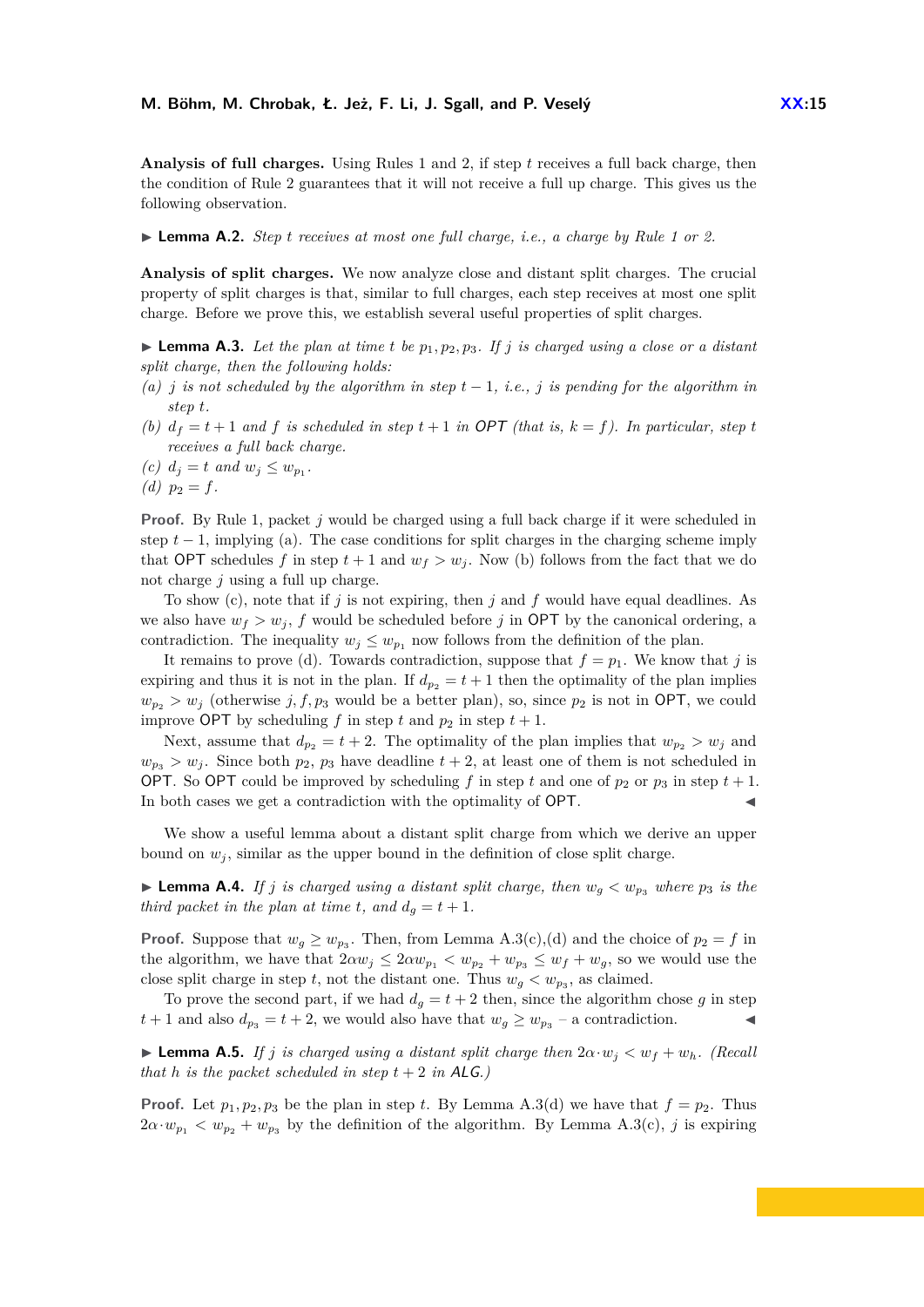#### **XX:16 Online Packet Scheduling with Bounded Delay and Lookahead**

and  $w_j \leq w_{p_1}$ . As  $g \neq p_3$  by Lemma [A.4,](#page-14-1) the algorithm has  $p_3$  pending in step  $t + 2$  where it is expiring, implying that  $w_{p_3} \leq w_h$ . Putting it all together, we get  $2\alpha w_j \leq 2\alpha w_{p_1}$  $w_{p_2} + w_{p_3} \leq w_f + w_h.$ 

For a split charge from  $j$  in step  $t$ , let  $t'$  be the other step that receives the split charge from *j*; that is,  $t' = t + 1$  for a close split charge and  $t' = t + 2$  for a distant split charge. We now show that split-charge pairs are pairwise disjoint.

<span id="page-15-1"></span>▶ **Lemma A.6.** *If j is charged using a split charge to a pair of steps t and t', then neither of t* and *t*' *is involved in another pair that receives a split charge from a packet*  $j' \neq j$ .

**Proof.** No matter which split charge we use for *j*, using Lemma [A.3\(](#page-14-0)b), step  $t + 1$  does not receive a split charge from  $k = f$ . By a similar argument, since *j* is not scheduled in step *t* − 1 in ALG, step *t* does not receive a close split charge from the packet scheduled in step *t* − 1 in OPT.

It remains to prove that if *j* is charged using a distant split charge, then the packet  $\ell$ scheduled in step  $t + 2$  in **OPT** is not charged using a split charge. (This also ensures that step *t* does not receive a distant split charge from a packet scheduled in step *t* − 2 in OPT.)

For a contradiction, suppose that packet  $\ell$  is charged using a split charge. Let  $p_1, p_2, p_3$ be the plan in step *t*. Recall that *q* and *h* are the packets scheduled in steps  $t + 1$  and  $t + 2$ in ALG.

From Lemma [A.4,](#page-14-1) step  $t + 1$  does not receive a full back charge. Since we did not apply the close split charge for  $j$  in Rule [3,](#page-8-4) we must have

<span id="page-15-0"></span>
$$
2\alpha(w_{p_1} - w_g) \ge w_f + w_g \ge w_f. \tag{15}
$$

By Lemma [A.3\(](#page-14-0)b) applied to step  $t + 2$ , we get  $d_h = t + 3$ . Since  $d_{p_3} = t + 2$ , we get  $w_{p3} < w_h$ . We now use Lemma [A.1](#page-13-0) for step  $t+1$  with  $a = g, b = p_3$ , and  $c = h$ . We note that all the assumptions of the lemma are satisfied: we have  $d_g = t + 1$ ,  $(r_{p_3}, d_{p_3}) = (t + 1, t + 2)$ ,  $(r_h, d_h) = (t + 2, t + 3)$ , and  $w_g < w_{p_3} < w_h$ . This gives us that  $2\alpha w_g \geq w_{p_3} + w_h > w_{p_3}$ .

Since the algorithm schedules  $f = p_2$  in step *t*, we have  $2\alpha w_{p_1} < w_f + w_{p_3}$ . Subtracting the inequality derived in the previous paragraph, we get  $2\alpha(w_{p_1} - w_g) < (w_f + w_{p_3}) - w_{p_3} = w_f$  $-$  a contradiction with  $(15)$ . This completes the proof.

The lemmas above allow us to estimate the total of full and split charges.

<span id="page-15-2"></span> $\blacktriangleright$  **Lemma A.7.** If *j* is charged using a split charge to a pair of steps t and t', then the total *of full and split charges to steps t and t' does not exceed*  $R \cdot (w_f + w_{f'})$  *where f' is the packet scheduled in step t* 0 *in* ALG*.*

**Proof.** Each of steps  $t$  and  $t'$  may receive a full charge, but each step at most one full charge from a packet of smaller or equal weight by Lemma [A.2](#page-14-2) and charging rules.

If we use a distant split charge or if step  $t'$  gets a full back charge, then  $2\alpha \cdot w_j < w_f + w_{f'}$ by Lemma [A.5](#page-14-3) or Rule [3.](#page-8-4) Thus the total of full and split charges to steps  $t$  and  $t'$  is upper bounded by

$$
w_f + w_{f'} + w_j < w_f + w_{f'} + \frac{w_f + w_{f'}}{2\alpha} = \left(1 + \frac{1}{2\alpha}\right) \cdot (w_f + w_{f'}) = R \cdot (w_f + w_{f'})
$$

where we used [\(8\)](#page-12-5) in the last step.

Otherwise, i.e., if we use a close split charge and step  $t' = t + 1$  does not get a full back charge, then we have  $2\alpha \cdot (w_{p_1} - w_{f'}) < w_f + w_{f'}$  by Rule [3.](#page-8-4) Since  $d_j = t$  by Lemma [A.3\(](#page-14-0)c),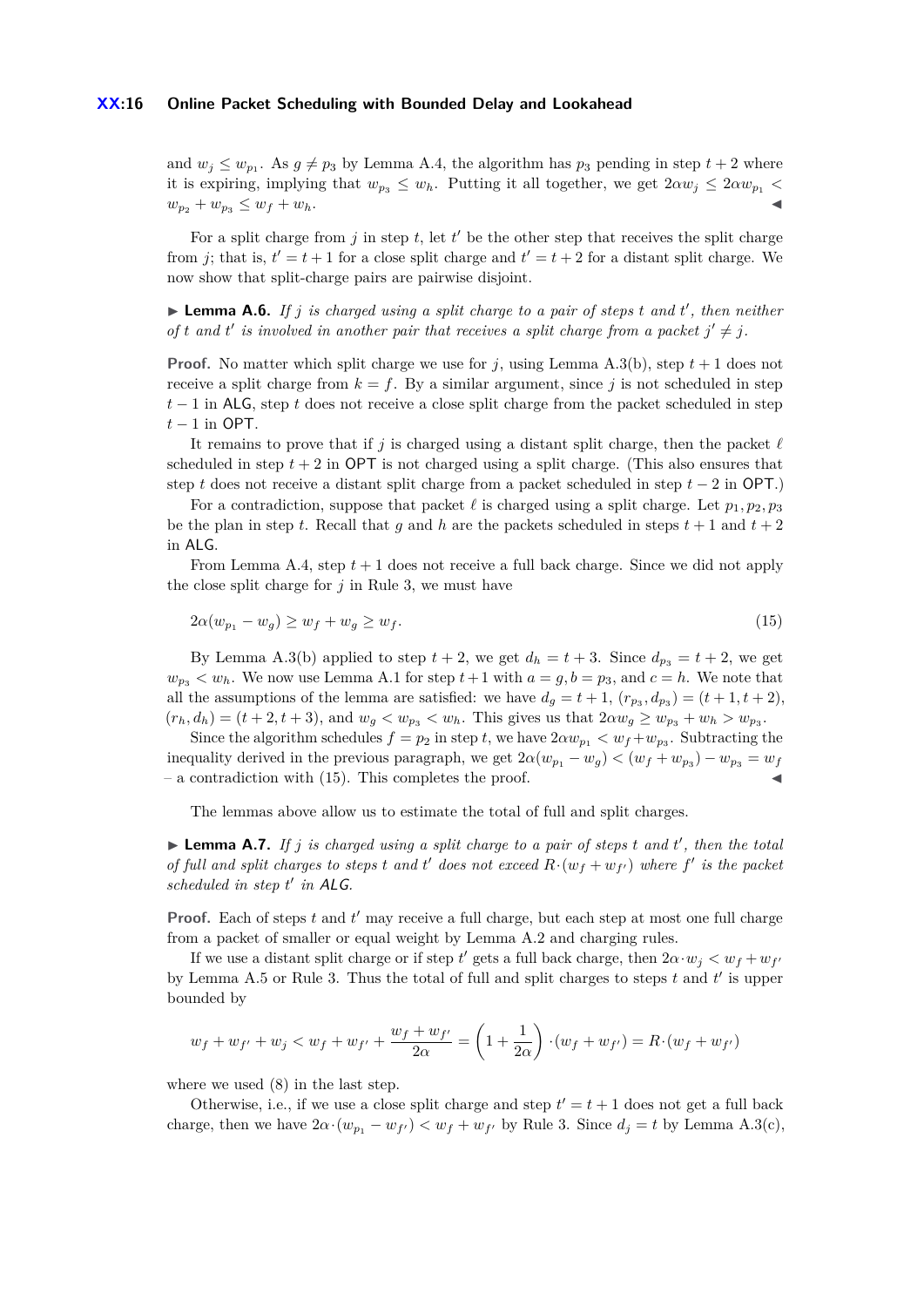#### **M. Böhm, M. Chrobak, Ł. Jeż, F. Li, J. Sgall, and P. Veselý <b>XX:17**

we have  $w_j \leq w_{p_1}$  and  $2\alpha \cdot (w_j - w_{f'}) < w_f + w_{f'}$ . Also, step  $t + 1$  does not receive a full up charge by Lemma [A.3\(](#page-14-0)b). We thus bound the total of full and split charges to steps *t* and  $t+1$  by

$$
w_f + w_j < w_f + \frac{w_f + (2\alpha + 1) \cdot w_{f'}}{2\alpha} = \left(1 + \frac{1}{2\alpha}\right) \cdot (w_f + w_{f'}) = R \cdot (w_f + w_{f'})
$$

using  $(8)$  in the last step again.

**Analysis of chain charges.** We now analyze chaining steps starting with a lemma below consisting of several useful observations. In particular, Part (c) motivates the name "chaining" for such steps.

<span id="page-16-0"></span>▶ **Lemma A.8.** *If step t is a chaining step, then the following holds:*  $(a) d<sub>j</sub> = t + 1,$ *(b)*  $d_f = t$ . *Moreover, if step*  $t + 1$  *is also a chaining step, then (c) j is scheduled by the algorithm in step*  $t + 1$ *, i.e.,*  $q = j$ *,* 

*(d)*  $2\alpha \cdot w_f \geq w_i + w_k$  *(recall that k is the packet scheduled in step t* + 1 *in* OPT).

**Proof.** Recall that Algorithm COMPAREWITHBIAS( $\alpha$ ) never schedules a packet lighter than the heaviest expiring packet. As in step *t* it schedules *f* with  $w_f < w_j$  (by Rule [5](#page-9-1) for chain charges), (a) follows. Furthermore, it follows that *f* is expiring in step *t*, because otherwise the algorithm would schedule  $j$ , since both would have the same deadline and  $j$  is heavier. Thus (b) holds as well.

Now assume that step  $t + 1$  is also in the chain and for a contradiction suppose that  $g \neq j$ . Since *j* is expiring and pending for the algorithm in step  $t + 1$ , we have  $w_q > w_j$  and  $w_k > w_g$  as step  $t + 1$  is in the chain.

Summarizing, the algorithm sees all packets  $f, j, g, k$  in step  $t$  (some are pending and some may be lookahead packets), and they are all distinct packets with  $w_f < w_i < w_g < w_k$ .  $d_f = t$ ,  $(r_i, d_i) = (t, t + 1)$ , and both *g* and *k* can be feasibly scheduled at time  $t + 1$ . Thus, independently of the release times and deadlines of  $g$  and  $k$ , the plan at time  $t$  containing  $f$ would not be optimal – a contradiction. This proves that (c) holds.

Finally, we show (d). Since *f* is expiring in step *t* by (b) and both *j* and *k* are considered for the plan at time t and satisfy  $(r_i, d_i) = (t, t + 1), (r_k, d_k) = (t + 1, t + 2), w_f < w_i < w_k$ we use Lemma [A.1](#page-13-0) with  $a = f, b = j$ , and  $c = k$  and get the inequality in (d).

First we show that chaining steps does not receive charges of other types.

<span id="page-16-1"></span>► **Lemma A.9.** *If step t is a chanining step, then t does not receive a full charge or a split charge.*

**Proof.** By Lemma [A.8,](#page-16-0) *f* is expiring, thus step *t* does not receive a full back charge. As  $w_i > w_f$ , the step also does not get a full up charge or a split charge from step *t*. So it remains to show that *f* does not receive a split charge.

First observe that step *t* cannot receive a close split charge from step *t* − 1 in OPT, because *j* is pending in step *t* in ALG, while Lemma [A.3\(](#page-14-0)b) states that a split charge from step  $t-1$  would require *j* to be scheduled at time  $t-1$  in ALG.

Finally, we show that step *t* does not receive a distant split charge. For a contradiction, suppose that step *t* receive a distant split charge from the packet *x* scheduled in step  $t - 2$ in OPT. Let  $p_1, p_2, p_3$  be the plan in step  $t-2$ . According to Lemma [A.3\(](#page-14-0)d) and (b),  $p_2$  is scheduled in step  $t - 2$  in ALG and in step  $t - 1$  in OPT. Moreover, by Lemma [A.3\(](#page-14-0)c),  $x$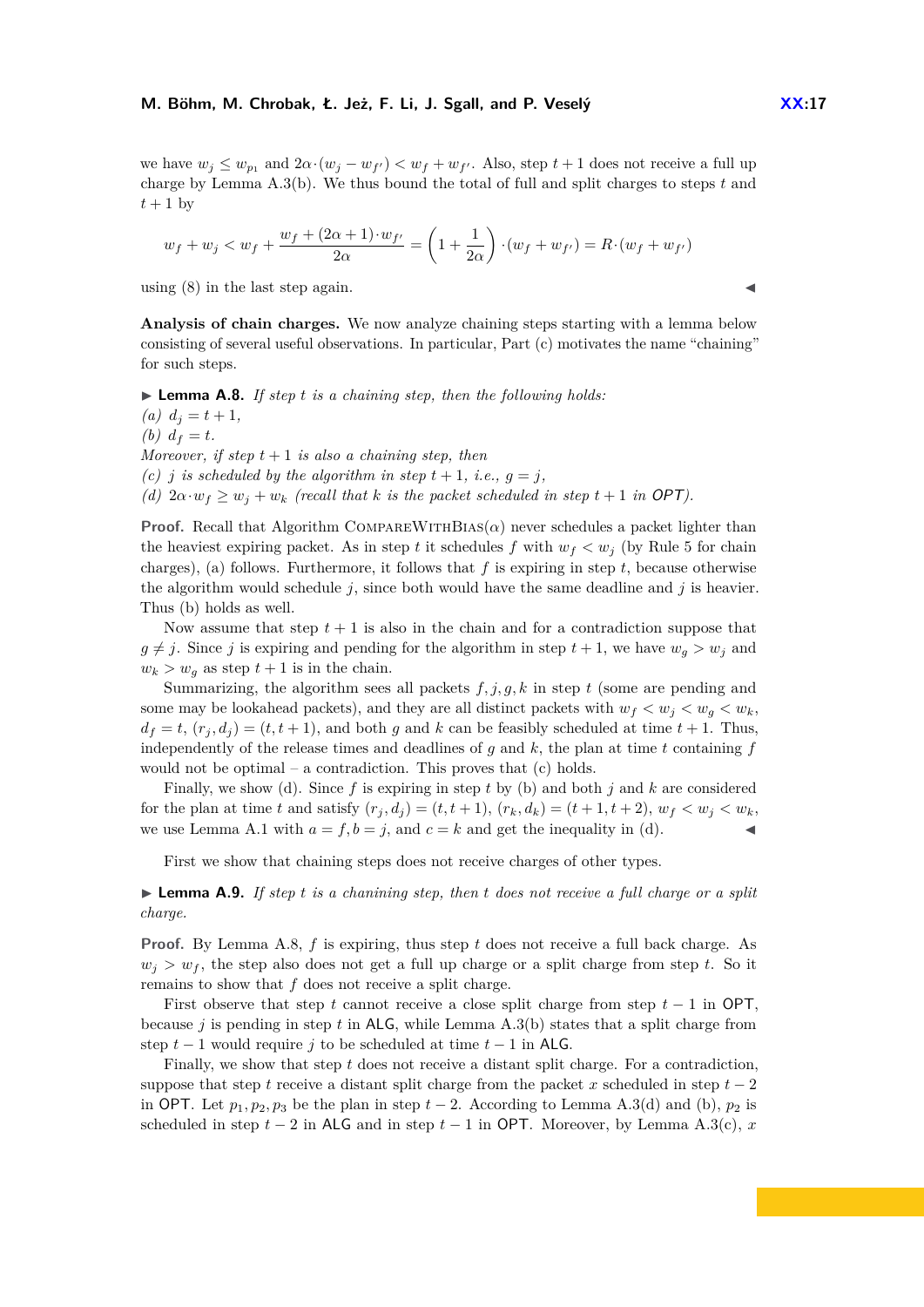#### **XX:18 Online Packet Scheduling with Bounded Delay and Lookahead**

is pending and expiring in step  $t - 2$  and  $w_{p_1} \geq w_x$ . As the algorithm scheduled  $p_2$  in step  $t-2$  we get  $r_{p_2} = t-2$  and  $w_{p_1} < w_{p_3}$ .

Observe that  $p_3$  is not scheduled in OPT, since it is expiring in step t and j is not expiring, by Lemma [A.8\(](#page-16-0)a). Thus we could increase the weight of **OPT** if we scheduled  $p_2$  in step  $t-2$ instead of *x* and  $p_3$  in step  $t-1$ . This contradicts the optimality of OPT.

We now analyze how much charge does each chaining step get.

<span id="page-17-1"></span>**Example A.10.** If step *t* is a chaining step, then it receives a charge of at most  $R \cdot w_f$ .

**Proof.** By Lemma [A.9,](#page-16-1) step *t* does not receive any full or split charges; therefore we just need to prove that the total of chain charges to step *t* does not exceed  $R \cdot w_f$ .

Case 1:  $t$  is the last step of a chain. If  $t$  is the only step in the chain then Rule [5a](#page-9-2) implies directly that the charge to *t* is at most  $R \cdot w_f$ . Otherwise, Lemma [A.8\(](#page-16-0)c) implies that *f* is scheduled in step  $t - 1$  in OPT, and thus the charge from step  $t - 1$  is  $(1 - 2\delta) \cdot w_f$ . The charge from step t is at most  $(R-1+2\delta) \cdot w_f$  by Rule [5c.](#page-9-3) So the total charge is at most  $R \cdot w_f$ .

Case 2: *t* is not the last step of a chain. Since step  $t+1$  is also in the chain, by Lemma [A.8\(](#page-16-0)c) we have that *j* is scheduled in step  $t + 1$  in ALG and OPT has a packet *k* with  $w_k > w_j$  in step  $t + 1$ . From Lemma [A.8\(](#page-16-0)d) we know that  $2\alpha \cdot w_f \geq w_j + w_k$ .

There are two sub-cases. If *t* is the first step of the chain, then the charge to *t* is at most

$$
2\delta \cdot w_j + \delta \cdot w_k \leq \frac{3}{2}\delta \cdot (w_j + w_k) \leq 3\alpha \delta \cdot w_f < R \cdot w_f,
$$

where the last inequality follows from  $(13)$ . Otherwise, using Lemma [A.8\(](#page-16-0)c),  $f$  is scheduled in step  $t - 1$  in OPT, so the total charge to step  $t$  is at most

$$
(1 - 2\delta) \cdot w_f + \delta \cdot w_j + \delta \cdot w_k \le (1 - 2\delta) \cdot w_f + 2\alpha \delta \cdot w_f = R \cdot w_f
$$

where the last equality follows from  $(7)$ .

**Analysis of forward charges from chains.** We now show that a forward charge from a chain does not cause an overload on the step just after the chain which may also get both a full charge and a split charge. (This is the only case when a step receives charges of all three types.)

For the following lemmas we assume that step  $t-1$  is a chaining step. Recall that *i* is the packet scheduled in step *t* − 1 in OPT and *e* is the packet scheduled in step *t* − 1 in ALG. First, we prove some useful observations.

<span id="page-17-0"></span>▶ **Lemma A.11.** *If step t receives a forward charge from a chain, then the following holds (a)*  $j \neq e$  *(that is, j is not charged using a full back charge),* 

- *(b)*  $w_f \geq w_j$ ,
- $(c)$   $w_f \geq w_i$ .

*Moreover, if step t is not in a split-charge pair:*

*(d) j is charged using a full up charge to step t,*

*(e) step t does not receive a back charge.*

**Proof.** Part (a) holds because *e* is expiring in step *t* − 1, by Lemma [A.8\(](#page-16-0)b). Part (b) follows from (a) and the fact that step *t* is not chaining.

To show (c), Lemma [A.8\(](#page-16-0)a) implies that  $d_i = t$ . Also, since  $i \neq e$ , *i* is pending in ALG in step *t*. Now (c) follows, because each packet scheduled by the algorithm is at least as heavy as the the heaviest expiring packet.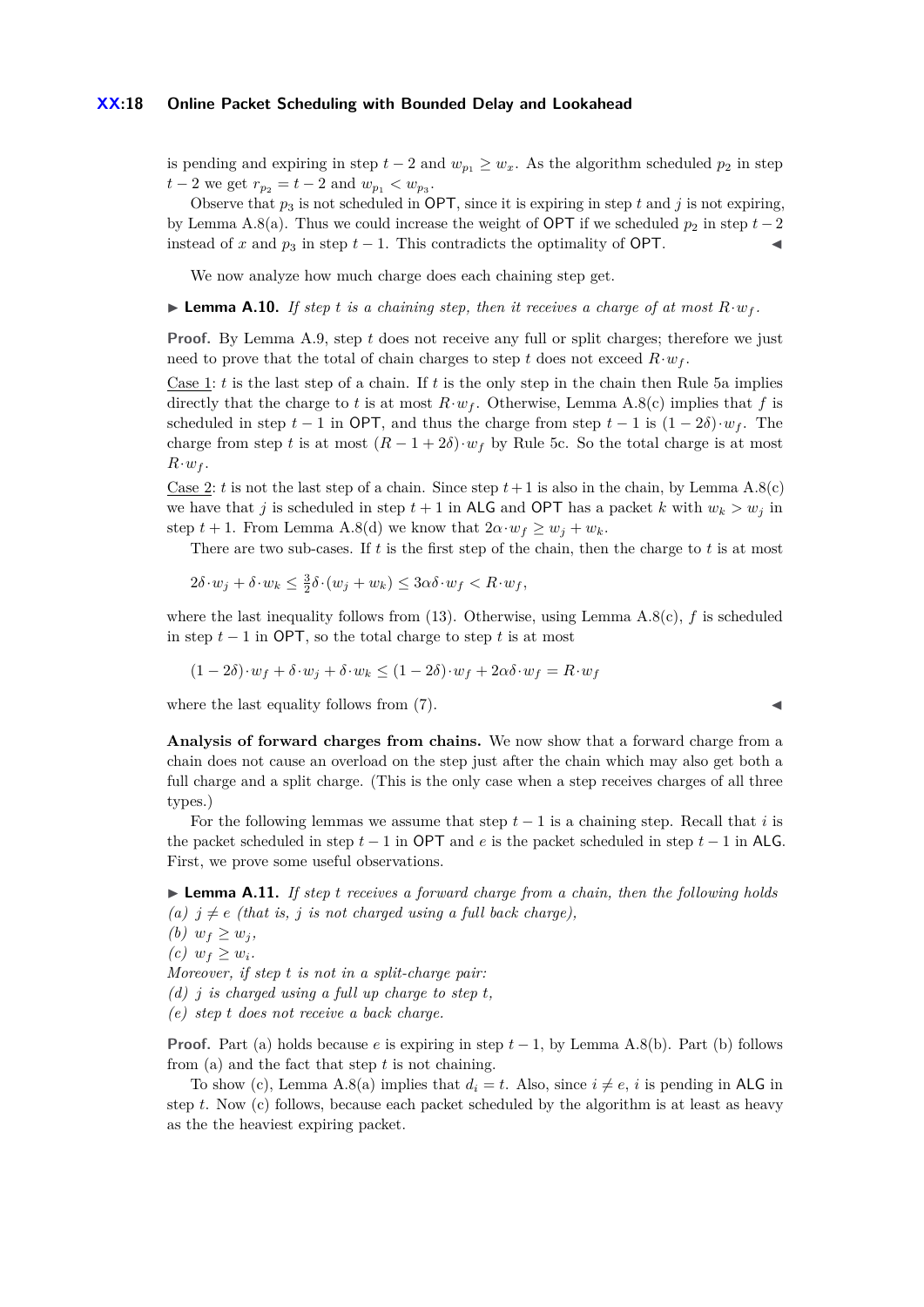#### **M. Böhm, M. Chrobak, Ł. Jeż, F. Li, J. Sgall, and P. Veselý <b>XX:19**

Part (d) follows from (a) and (b) and the assumption that *t* is not in a split-charge pair. Part (e) follows from (d) and Lemma  $A.2$ .

Note that *f* may be the same packet as *i* or *j*. We start with the case in which *f* is not in a split-charge pair.

<span id="page-18-4"></span>I **Lemma A.12.** *If step t receives a forward charge from a chain C and t is not in a split-charge pair, then the total charge to step t is at most*  $R \cdot w_f$ .

**Proof.** The proof is by case analysis, depending on the relative weights of *j* and *e*, and on whether *C* is a singleton or a long chain. In all cases we use Lemma [A.11](#page-17-0) and the charging rules to show upper bounds on the total charge.

Case 1:  $w_i < w_e$ .

Case 1.1: The chain *C* is long. The charge to step *t* is then at most

<span id="page-18-1"></span><span id="page-18-0"></span>
$$
w_j + (1 - \delta) \cdot w_i - (R - 1 + 2\delta) \cdot w_e < w_j + (1 - \delta) \cdot w_i - (R - 1 + 2\delta) \cdot w_j
$$
\n
$$
= (2 - R - 2\delta) \cdot w_j + (1 - \delta) \cdot w_i
$$
\n
$$
\leq (2 - R - 2\delta) \cdot w_f + (1 - \delta) \cdot w_f
$$
\n
$$
= (3 - R - 3\delta) \cdot w_f = w_f. \tag{16}
$$

To justify inequality [\(16\)](#page-18-0), note that  $2 - R - 2\delta \ge 0$  by [\(10\)](#page-12-7) and  $1 - \delta \ge 0$  by the choice of  $\delta$ , so we can apply inequalities  $w_j \leq w_f$  and  $w_i \leq w_f$  from Lemma [A.11\(](#page-17-0)b) and (c). The last step [\(17\)](#page-18-1) follows from equation [\(9\)](#page-12-2).

Case 1.2: The chain *C* is singleton. We assume that  $w_i > R \cdot w_e$ , otherwise there is no forward charge from the chain. Then the charge to step *t* is

$$
w_j + w_i - R \cdot w_e \le w_j + w_i - R \cdot w_j \le w_i \le w_f,
$$

where in the last step we used Lemma [A.11\(](#page-17-0)c).

<u>Case 2</u>:  $w_j > w_e$ . We claim first that *j* is not expiring in step *t*, that is  $d_j = t + 1$ . Indeed, if we had  $d<sub>j</sub> = t$ , then in step  $t - 1$  the algorithm would have pending packets *e* and *i*, plus packet *j* (pending or lookahead), that need to be scheduled in slots  $t-1$  and  $t$ . Since  $w_e < w_i$ (because step  $t - 1$  is a chaining step) and  $w_e < w_j$  (by the case assumption), packet *e* could not be in the plan in step  $t-1$  which is a contradiction. Thus  $d_i = t+1$ .

Recall that *e* is expiring in step *t* − 1 by Lemma [A.8\(](#page-16-0)b) and both *i* and *j* are considered for the plan in step  $t - 1$ . Moreover, we know that  $w_i > w_e$ ,  $w_j > w_e$ ,  $(r_i, d_i) = (t - 1, t)$ (by Lemma [A.8\(](#page-16-0)a)), and  $(r_j, d_j) = (t, t + 1)$ . We thus use Lemma [A.1](#page-13-0) for step  $t - 1$  with  $a = e, b = i$ , and  $c = j$ , to get that  $2a \cdot w_e \geq w_i + w_j$ .

Case 2.1: The chain *C* is long. The charge to step *t* is

<span id="page-18-3"></span><span id="page-18-2"></span>
$$
w_j + (1 - \delta) \cdot w_i - (R - 1 + 2\delta) \cdot w_e
$$
  
\n
$$
\leq w_j + (1 - \delta) \cdot w_i - (R - 1 + 2\delta) \cdot \frac{w_i + w_j}{2\alpha}
$$
  
\n
$$
= \left(1 - \frac{R - 1 + 2\delta}{2\alpha}\right) \cdot w_j + \left(1 - \delta - \frac{R - 1 + 2\delta}{2\alpha}\right) \cdot w_i
$$
  
\n
$$
\leq \left(1 - \frac{R - 1 + 2\delta}{2\alpha}\right) \cdot w_f + \left(1 - \delta - \frac{R - 1 + 2\delta}{2\alpha}\right) \cdot w_f
$$
  
\n
$$
= \left(2 - \delta - \frac{R - 1 + 2\delta}{\alpha}\right) \cdot w_f = R \cdot w_f.
$$
  
\n(19)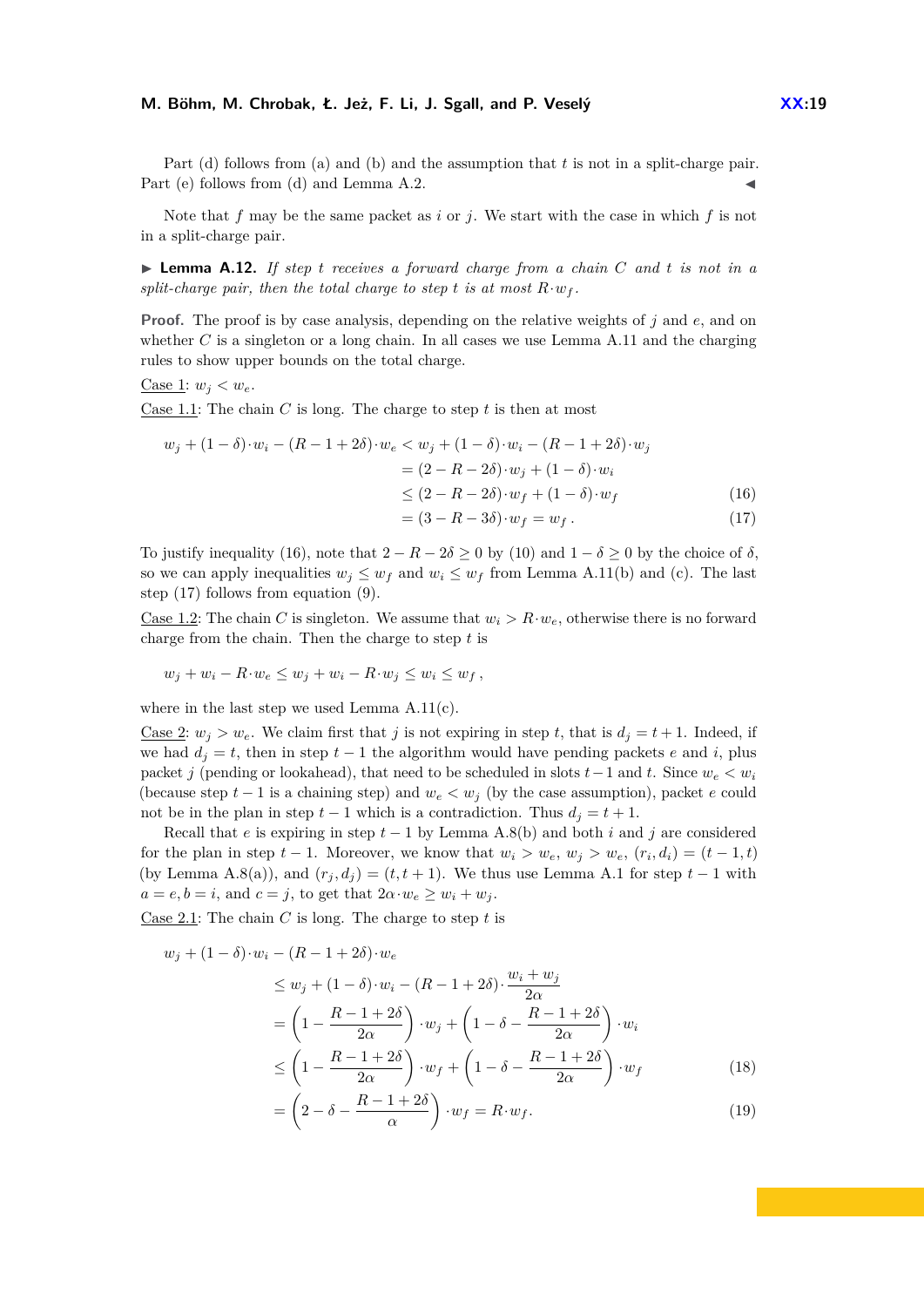#### **XX:20 Online Packet Scheduling with Bounded Delay and Lookahead**

=

To justify inequality [\(18\)](#page-18-2), we note that  $1 - \delta - (R - 1 + 2\delta)/(2\alpha) \geq 0$ , by [\(11\)](#page-12-8), so we can again apply inequalities  $w_j \leq w_f$  and  $w_i \leq w_f$  from Lemma [A.11\(](#page-17-0)b) and (c). In the last step [\(19\)](#page-18-3) we used equation [\(6\)](#page-12-3).

Case 2.2: The chain *C* is singleton. We assume that  $w_i > R \cdot w_e$ , otherwise there is no forward charge from the chain. Then the charge to step *t* is

$$
w_j + w_i - R \cdot w_e \le w_j + w_i - R \cdot \frac{w_i + w_j}{2\alpha}
$$
  
=  $\left(1 - \frac{R}{2\alpha}\right) \cdot (w_i + w_j)$   

$$
\le \left(1 - \frac{R}{2\alpha}\right) \cdot (2w_f)
$$
 (20)

<span id="page-19-1"></span><span id="page-19-0"></span>
$$
= \left(2 - \frac{R}{\alpha}\right) \cdot w_f < R \cdot w_f \tag{21}
$$

Inequality [\(20\)](#page-19-0) is valid, because  $w_i \leq w_f$  and  $w_j \leq w_f$ , by Lemma [A.11,](#page-17-0) and  $1 - R/(2\alpha) \geq 0$ by  $(12)$ . In step  $(21)$  we used  $(14)$ .

We now analyze how the forward charge from a chain combines with split charges. First we observe that only the first step from a split-charge pair may receive a forward charge from a chain.

<span id="page-19-3"></span>**Example 2.13.** If *j* is charged using a split charge to a pair of steps t and t' (where  $t'$  is  $t + 1$  *or*  $t + 2$ , *then*  $t'$  *does not receive a forward charge from a chain.* 

**Proof.** By Lemma [A.3\(](#page-14-0)b) we have  $k = f$ , which implies that steps  $t$  and  $t + 1$  are not chaining steps.

<span id="page-19-4"></span>**Example 2.14.** *If j is charged using a split charge to a pair of steps t and t', f' is the* packet scheduled in t' in ALG, and step *t* receives a forward charge from a chain C, then the *total charge to steps t and t' is at most*  $R \cdot (w_f + w_{f'})$ *.* 

**Proof.** First we note that *j* is expiring in step *t* by Lemma [A.3\(](#page-14-0)c) and *f* is not expiring in step *t* by Lemma [A.3\(](#page-14-0)b), so  $f \neq i$ .

We claim  $w_j < w_e$ . Indeed, if  $w_j > w_e$ , then in step  $t-1$  the algorithm would have pending packets *e* and *i*, plus packet *j* (pending or lookahead), that need to be scheduled in slots  $t-1$  and  $t$ . Since  $w_e < w_i$  (because step  $t-1$  is a chaining step) and  $w_e < w_i$ , packet *e* could not be in the plan in step  $t - 1$  which is a contradiction. Therefore  $w_i < w_e$ .

Let  $p_1, p_2, p_3$  be the plan at time *t*. We split the proof into two cases, both having two subcases, one for long chains and one for singleton chains.

Case 1:  $j$  is charged using a distant split charge or  $f'$  gets a full back charge.

We claim that  $2\alpha \cdot w_i < w_f + w_{f'}$ . Indeed, since *i* is expiring and pending in step *t* by Lemma [A.8\(](#page-16-0)a), we have  $w_i \leq w_{p_1}$ . As the algorithm scheduled  $f = p_2$  by Lemma [A.3\(](#page-14-0)d) we get  $2\alpha \cdot w_{p_1} < w_f + w_{p_3}$ . To prove the claim it remains to show  $w'_f \geq w_{p_3}$ .

If *j* is charged using a distant split charge, then by Lemma [A.4](#page-14-1) we have  $w_g < w_{p_3}$  and in particular,  $g \neq p_3$ . Thus  $p_3$  is pending and expiring in step  $t+2$ , hence  $w_{p_3} \leq w_{f'}$ . Otherwise, if *j* is charged using a close split charge, then  $f' = g$  gets a full back charge. Hence  $d_g = t + 2$ . Since also  $d_{p_3} = t + 2$  and the algorithm chooses the heaviest such packet, we have  $w_{p_3} \leq w_q$ .

<span id="page-19-2"></span>The claim follows, since

$$
2\alpha \cdot w_i \le 2\alpha \cdot w_{p_1} < w_f + w_{p_3} \le w_f + w_{f'} \,. \tag{22}
$$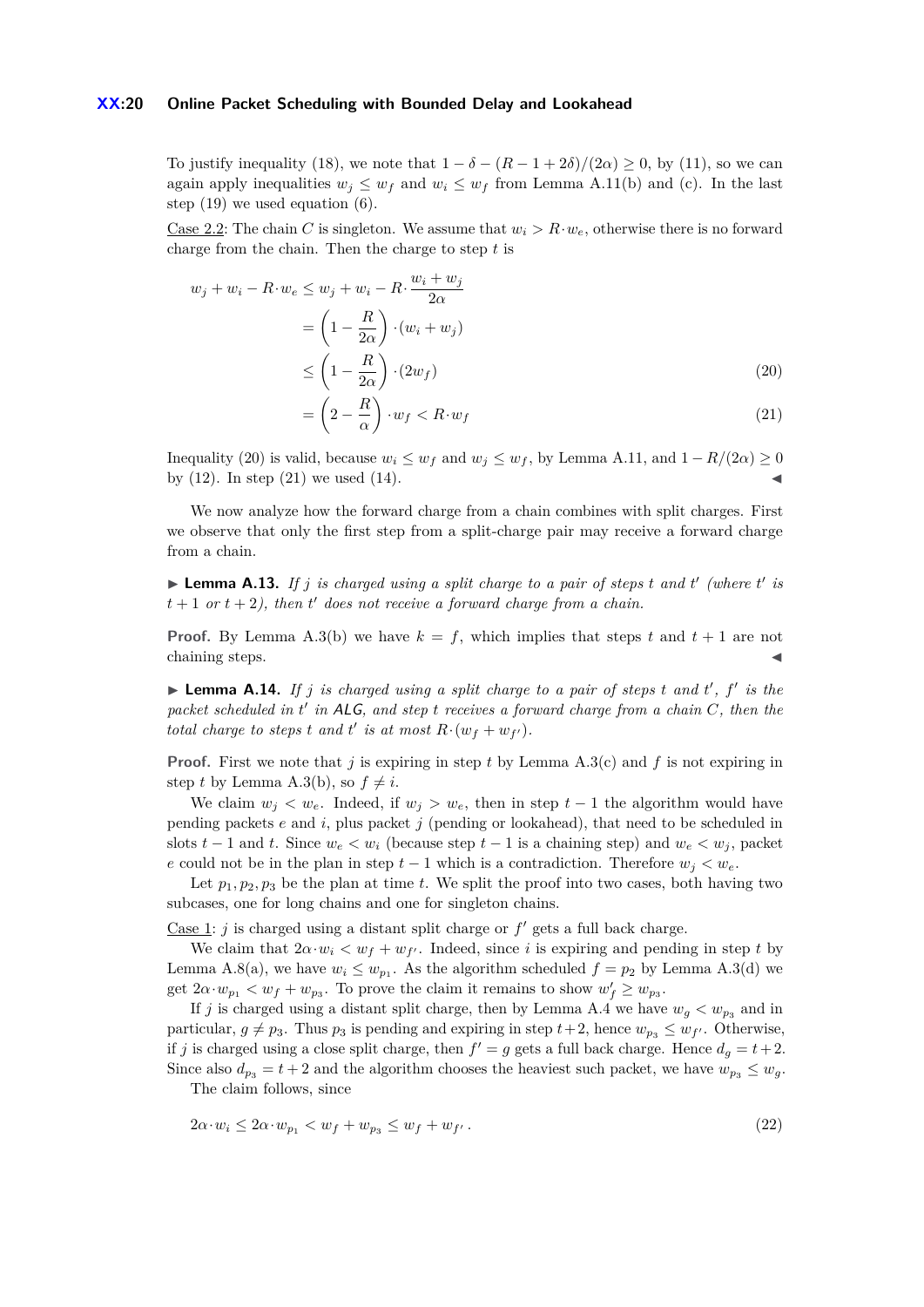#### **M. Böhm, M. Chrobak, Ł. Jeż, F. Li, J. Sgall, and P. Veselý <b>XX:21 XX:21**

Case 1.1: The chain  $C$  is long. We upper bound the total charge to steps  $t$  and  $t'$  by

$$
w_f + w_{f'} + w_j + (1 - \delta) \cdot w_i - (R - 1 + 2\delta) \cdot w_e
$$
  
\n
$$
\leq w_f + w_{f'} + (2 - R - 2\delta) \cdot w_e + (1 - \delta) \cdot w_i
$$
  
\n
$$
< w_f + w_{f'} + (2 - R - 3\delta) \cdot w_i + w_i
$$
\n(23)

<span id="page-20-1"></span><span id="page-20-0"></span>
$$
= w_f + w_{f'} + w_i \tag{24}
$$

<span id="page-20-2"></span>
$$
\langle w_f + w_{f'} + \frac{w_f + w_{f'}}{2\alpha} \tag{25}
$$

<span id="page-20-3"></span>
$$
= R \cdot (w_f + w_{f'})
$$

We can use  $w_e < w_i$  in [\(23\)](#page-20-0), because  $2 - R - 2\delta \ge 0$  by [\(10\)](#page-12-7). Equality [\(24\)](#page-20-1) follows from  $2 - R - 3\delta = 0$  by [\(9\)](#page-12-2) and inequality [\(25\)](#page-20-2) from [\(22\)](#page-19-2). In the last step we use [\(8\)](#page-12-5).

Case 1.2: The chain *C* is singleton. We suppose that  $w_i > R \cdot w_e$ , otherwise there is no forward charge from the chain. We upper bound the total charge to steps  $t$  and  $t'$  by

$$
w_f + w_{f'} + w_j + w_i - R \cdot w_e \le w_f + w_{f'} + (1 - R) \cdot w_e + w_i
$$
  

$$
< w_f + w_{f'} + w_i
$$
  

$$
< w_f + w_{f'} + \frac{w_f + w_{f'}}{2\alpha}
$$
  

$$
= R \cdot (w_f + w_{f'}),
$$
 (26)

where we apply Equation [22](#page-19-2) in  $(26)$ , and we use  $(8)$  in the last step.

Case 2: *j* is charged using a close split charge and  $f' = g$  does not get a full back charge. We have  $2\alpha \cdot (w_{p_1} - w_q) < w_f + w_q$  by the definition of the close split charge. Since *i* is expiring and pending in step *t* by Lemma [A.8\(](#page-16-0)a), we have  $w_i \leq w_{p_1}$ . Hence  $2\alpha \cdot (w_i - w_g) < w_f + w_g$ . This is equivalent to

<span id="page-20-6"></span>
$$
w_i < \frac{w_f + (2\alpha + 1) \cdot w_g}{2\alpha} \,. \tag{27}
$$

Case 2.1: The chain *C* is long. We again suppose that  $w_i > R \cdot w_e$ , as otherwise there is no forward charge from the chain. The total charge to steps  $t$  and  $t' = t + 1$  is

$$
w_f + w_j + (1 - \delta) \cdot w_i - (R - 1 + 2\delta) \cdot w_e
$$
  
\n
$$
\leq w_f + (2 - R - 2\delta) \cdot w_e + (1 - \delta) \cdot w_i
$$
  
\n
$$
< w_f + (2 - R - 3\delta) \cdot w_i + w_i
$$
\n(28)

<span id="page-20-7"></span><span id="page-20-5"></span><span id="page-20-4"></span>
$$
= w_f + w_i \tag{29}
$$

$$
\langle w_f + \frac{w_f + (2\alpha + 1) \cdot w_{f'}}{2\alpha} \tag{30}
$$
\n
$$
= w_f + w_{f'} + \frac{w_f + w_{f'}}{2\alpha}
$$

$$
= w_f + w_{f'} + \frac{w_f + u}{2\alpha}
$$

$$
= R \cdot (w_f + w_{f'}) ,
$$

We can use  $w_e < w_i$  in [\(28\)](#page-20-4), because  $2 - R - 2\delta \ge 0$  by [\(10\)](#page-12-7). Then we use  $2 - R - 3\delta = 0$ by  $(9)$  in  $(29)$ , Equation [27](#page-20-6) in  $(30)$ , and Equation [8](#page-12-5) in the last step.